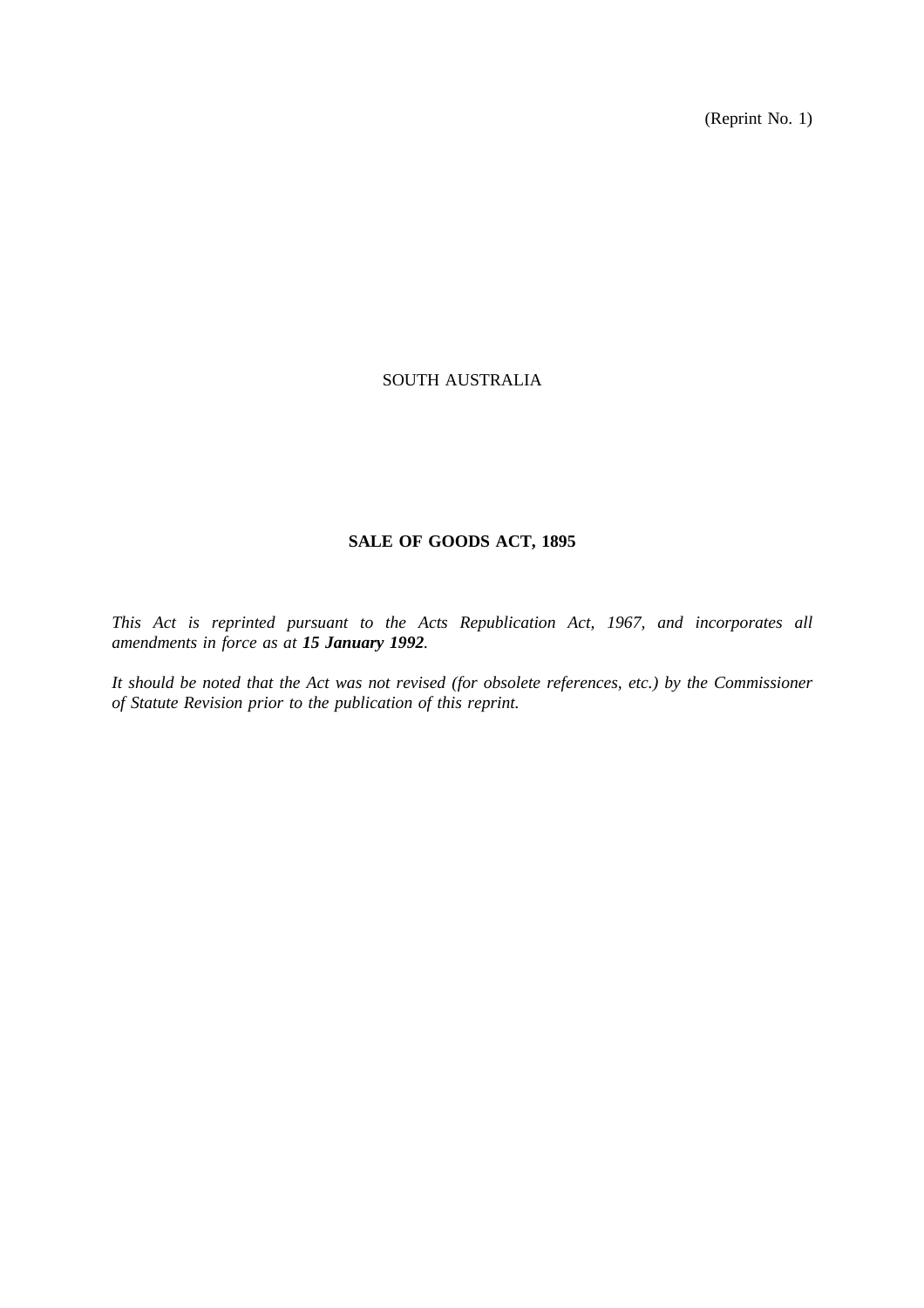## **SUMMARY OF PROVISIONS**

#### PART I

### FORMATION OF THE CONTRACT

#### *Contract of Sale*

#### Section

- 1. Sale and agreement to sell
- 2. Capacity to buy and sell

#### *Formalities of the Contract*

3. Contract of sale, how made

#### *Subject-matter of Contract*

- 5. Existing or future goods
- 6. Goods which have perished
- 7. Goods perishing before sale but after agreement to sell

#### *The Price*

- 8. Ascertainment of price
- 9. Agreement to sell at valuation

#### *Conditions and Warranties*

| 10. | Stipulations as to time                   |
|-----|-------------------------------------------|
| 11. | When conditions to be treated as warranty |

- 12. Implied undertaking as to title, etc.
- 13. Sale by description
- 14. Implied conditions as to quality or fitness

#### *Sale by Sample*

15. Sale by sample

## PART II EFFECTS OF THE CONTRACT

*Transfer of property as between seller and buyer*

- 16. Goods must be ascertained
- 17. Property passes when intended to pass
- 18. Rules for ascertaining intention
- 19. Reservation of right of disposal<br>20. Risk *prima facie* passes with pr
- Risk *prima facie* passes with property

## *Transfer of title*

- 21. Sale by person not the owner
- 22. Market overt
- 23. Sale under voidable title<br>
24. Re-vesting of property in
- 24. Re-vesting of property in stolen goods on conviction of offender 25.<br>Seller or buver in possession after sale
- 25. Seller or buyer in possession after sale<br>26. Effect of writs of execution
- Effect of writs of execution

# PART III

# PERFORMANCE OF THE CONTRACT

- 27. Duties of seller and buyer<br>28. Payment and delivery are
- Payment and delivery are concurrent conditions
- 29. Rules as to delivery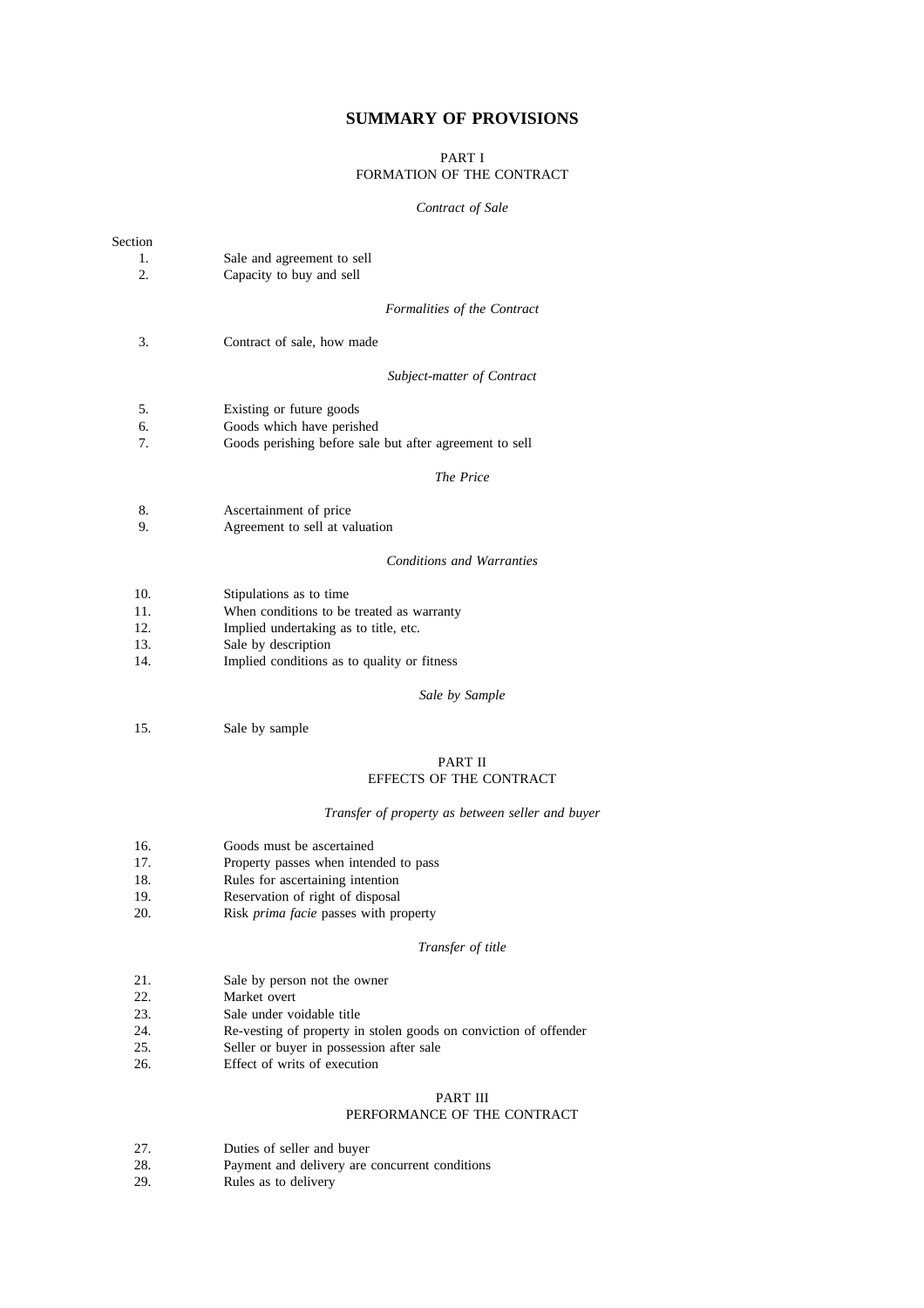30. Delivery of wrong quantity

- 31. Instalment deliveries
- 32. Delivery to carrier
- 33. Risk where goods are delivered at distant place
- 34. Buyer's right of examining the goods
- 35. Acceptance
- 36. Buyer not bound to return rejected goods
- 37. Liability of buyer for neglecting or refusing delivery of goods

#### PART IV

## RIGHTS OF UNPAID SELLER AGAINST THE GOODS

38. Unpaid seller defined 39. Unpaid seller's rights

#### *Unpaid seller's lien*

- 40. Seller's lien
- 41. Part delivery
- 42. Termination of lien

#### *Stoppage in transitu*

- 43. Right of stoppage *in transitu*
- 44. Duration of transit<br>45. How stoppage in the
- 45. How stoppage *in transitu* is effected

### *Re-sale by buyer or seller*

- 46. Effect of sub-sale or pledge by buyer<br>47. Sale not generally rescinded by lien c
- Sale not generally rescinded by lien or stoppage *in transitu*

## PART V ACTIONS FOR BREACH OF THE CONTRACT

### *Remedies of the seller*

- 48. Action for price
- 49. Damages for non-acceptance

#### *Remedies of the buyer*

- 50. Damages for non-delivery
- 51. Specific performance
- 52. Remedy for breach of warranty
- 53. Interest and special damages

### PART VI SUPPLEMENTARY

- 54. Exclusion of implied terms and conditions
- 55. Reasonable time a question of fact
- 56. Rights, etc., enforceable by action
- 57. Auction sales
- 57a. Avoidance of provision for draft allowance
- 57b. Avoidance of provision for draft allowance on sheep skins
- 58. Repeals
- 59. Savings
- 60. Interpretation of terms
- 61. Commencement
- 62. Short title

### **SCHEDULE**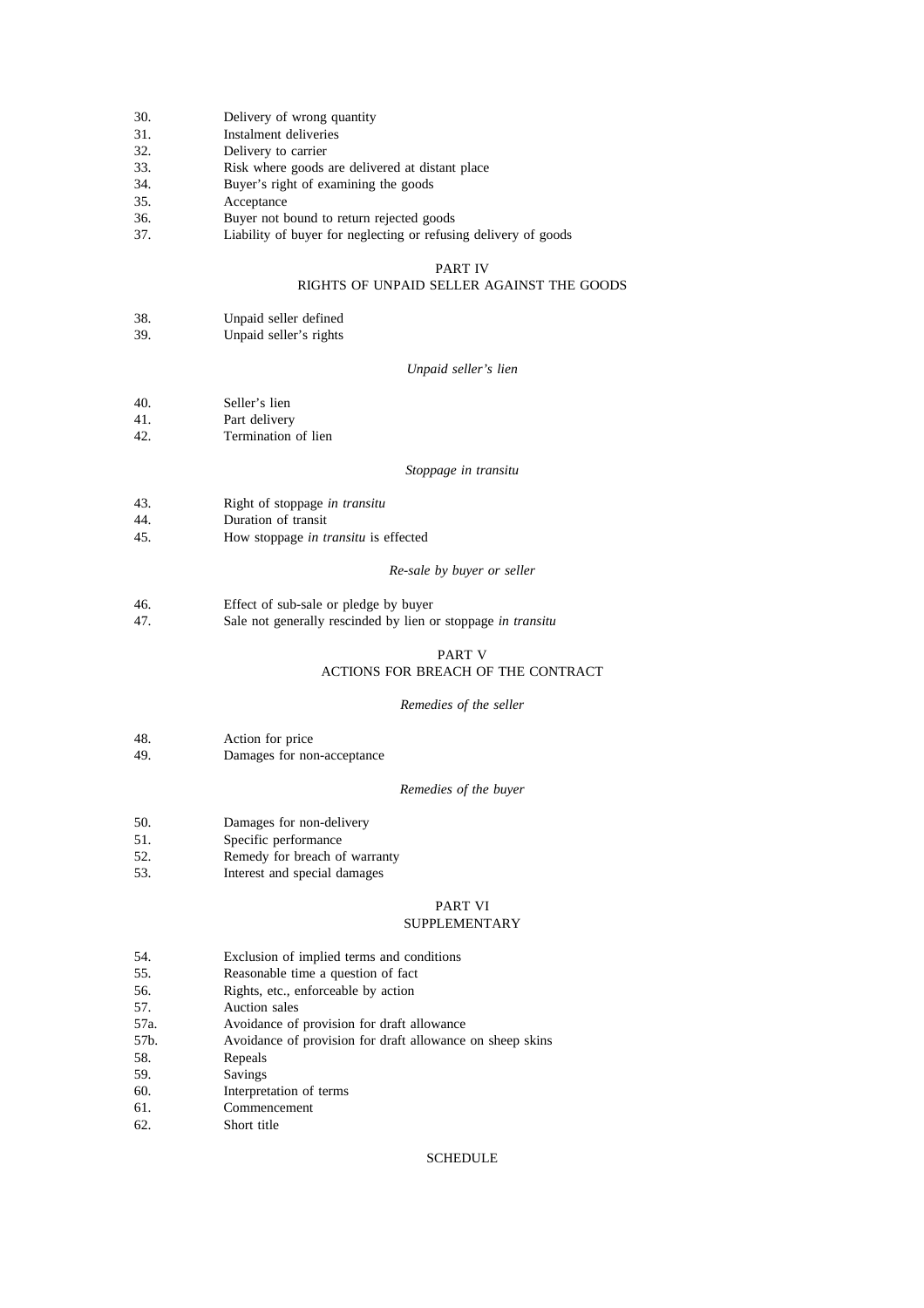## **SALE OF GOODS ACT, 1895**

being

#### Sale of Goods Act, 1895, No. 630 of 1895 [Assented to 20 December  $1895$ ]<sup>1</sup>

#### as amended by

Statute Law Revision Act, 1935, No. 2246 of 1935 [Assented to 19 December 1935] Mercantile Law Act, 1936, No. 2285 of 1936 [Assented to 24 September 1936] Sale of Goods Act Amendment Act, 1936, No. 2309 of 1936 [Assented to 19 November 1936] Sale of Goods Act Amendment Act, 1937, No. 2357 of 1937 [Assented to 17 November 1937] Sale of Goods Act Amendment Act, 1943, No. 36 of 1943 [Assented to 23 December 1943] Sale of Goods Act Amendment Act, 1952, No. 29 of 1952 [Assented to 27 November 1952] Misrepresentation Act, 1972, No. 46 of 1972 [Assented to 20 April 1972]<sup>2</sup> Statutes Amendment (Enforcement of Contracts) Act, 1982, No. 81 of 1982 [Assented to 16 September 1982] Goods Securities Act, 1986, No. 111 of 1986 [Assented to 18 December 1986]<sup>3</sup>

*Note: Asterisks indicate repeal or deletion of text. For further explanation see Appendix.*

- <sup>1</sup> Came into operation 1 January 1896: s. 61; s. 57a (as inserted by Act No. 2309 of 1936) came into operation 1 July 1938: *Gaz.* 9 June 1938, p. 1270; s. 57b(1) (as inserted by Act No. 29 of 1952, s. 3) came into operation 1 March 1954: *Gaz*. 25 February 1954, p. 400.
- <sup>2</sup> Came into operation 18 May 1972: *Gaz*. 18 May 1972, p. 1927.
- <sup>3</sup> Came into operation (except ss. 5(3), 9, 11, 12 and Sched. 1) 25 May 1987; s. 5(3) came into operation 8 June 1987; transitional period for Sched. 2—25 May 1987 to 7 June 1987: *Gaz*. 21 May 1987, p. 1328; remainder of Act came into operation 15 June 1987: *Gaz*. 11 June 1987, p. 1492.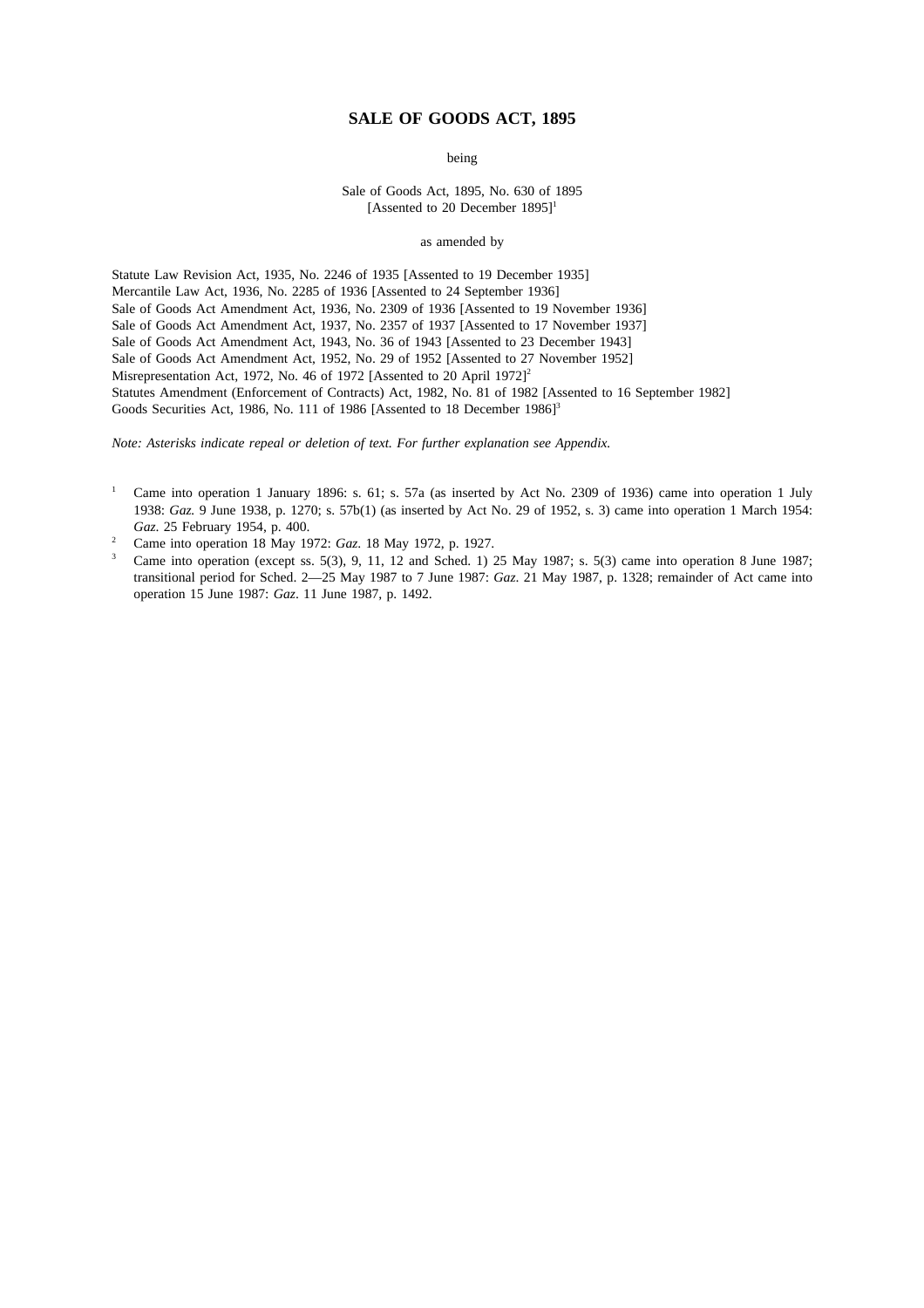## **An Act for codifying the law relating to the sale of goods.**

BE IT ENACTED by the Governor of the Province of South Australia, with the advice and consent of the Legislative Council and House of Assembly of the said Province, in this present Parliament assembled, as follows:

## PART I

## FORMATION OF THE CONTRACT

## *Contract of Sale*

### **Sale and agreement to sell**

**1.** (1) A contract of sale of goods is a contract whereby the seller transfers or agrees to transfer the property in goods to the buyer for a money consideration, called the price. There may be a contract of sale between one part owner and another.

(2) A contract of sale may be absolute or conditional.

(3) Where under a contract of sale the property in the goods is transferred from the seller to the buyer, the contract is called a sale; but where the transfer of the property in the goods is to take place at a future time, or subject to some condition thereafter to be fulfilled, the contract is called an agreement to sell.

(4) An agreement to sell becomes a sale when the time elapses or the conditions are fulfilled subject to which the property in the goods is to be transferred.

### **Capacity to buy and sell**

**2.** Capacity to buy and sell is regulated by the general law concerning capacity to contract, and to transfer and acquire property: Provided that where necessaries are sold and delivered to an infant or minor, or to a person who by reason of mental incapacity or drunkenness is incompetent to contract, he must pay a reasonable price therefor.

"Necessaries" in this section mean goods suitable to the condition in life of such infant or minor or other person, and to his actual requirements at the time of the sale and delivery.

### *Formalities of the Contract*

### **Contract of sale, how made**

**3.** Subject to the provisions of this Act, and of any statute in that behalf, a contract of sale may be made in writing (either with or without seal), or by word of mouth, or partly in writing and partly by word of mouth, or may be implied from the conduct of the parties: Provided that nothing in this section shall affect the law relating to corporations.

\* \* \* \* \* \* \* \* \*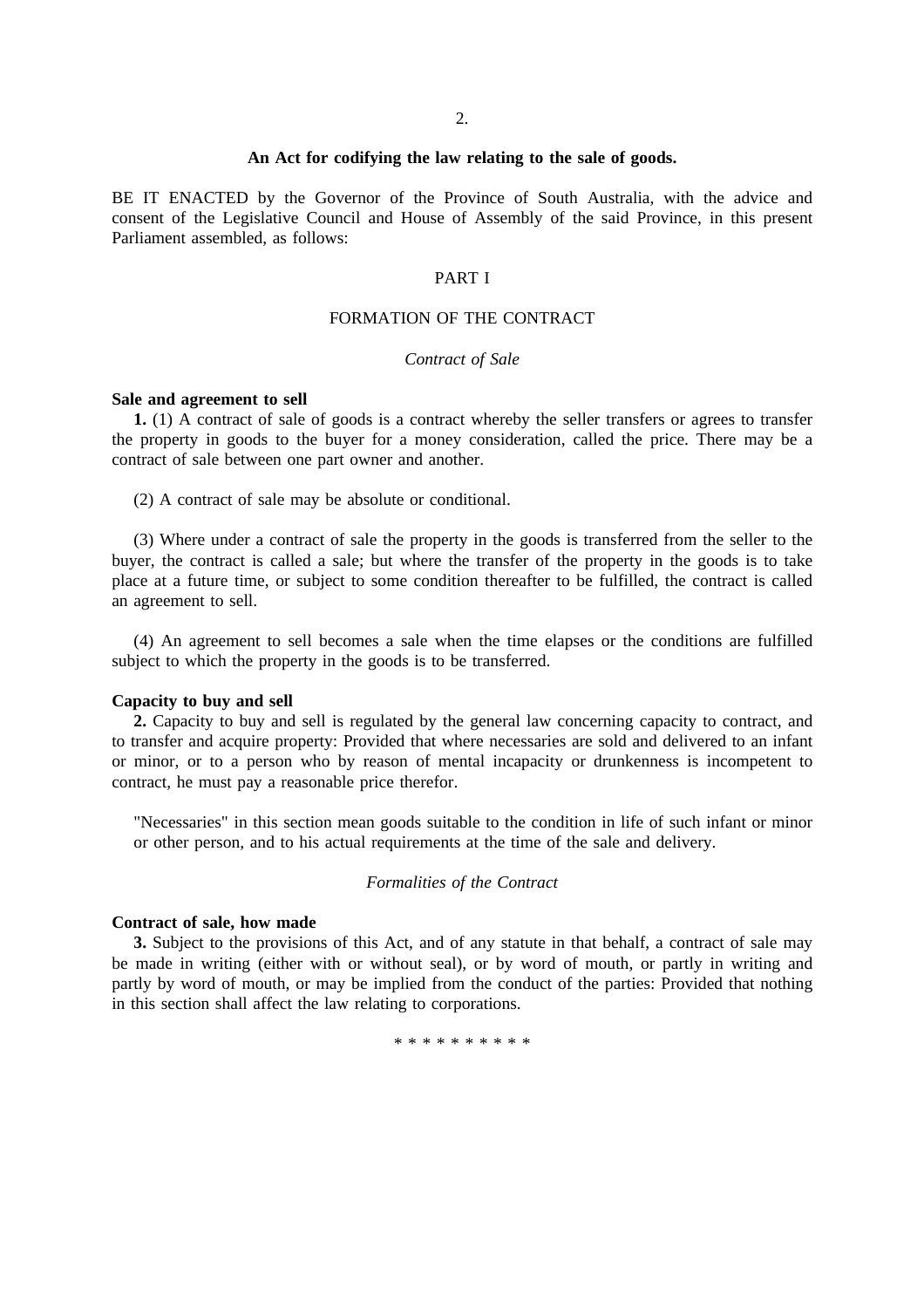## *Subject-matter of Contract*

## **Existing or future goods**

**5.** (1) The goods which form the subject of a contract of sale may be either existing goods, owned or possessed by the seller, or goods to be manufactured or acquired by the seller after the making of the contract of sale, in this Act called "future goods".

(2) There may be a contract for the sale of goods, the acquisition of which by the seller depends upon a contingency which may or may not happen.

(3) Where by a contract of sale the seller purports to effect a present sale of future goods, the contract operates as an agreement to sell the goods.

## **Goods which have perished**

**6.** Where there is a contract for the sale of specific goods, and the goods without the knowledge of the seller have perished at the time when the contract is made, the contract is void.

### **Goods perishing before sale but after agreement to sell**

**7.** Where there is an agreement to sell specific goods, and subsequently the goods, without any fault on the part of the seller or buyer, perish before the risk passes to the buyer, the agreement is thereby avoided.

*The Price*

## **Ascertainment of price**

**8.** (1) The price in a contract of sale may be fixed by the contract, or may be left to be fixed in manner thereby agreed, or may be determined by the course of dealing between the parties.

(2) Where the price is not determined in accordance with the foregoing provisions, the buyer must pay a reasonable price. What is a reasonable price is a question of fact dependent on the circumstances of each particular case.

## **Agreement to sell at valuation**

**9.** (1) Where there is an agreement to sell goods on the terms that the price is to be fixed by the valuation of a third party, and such third party cannot or does not make such valuation, the agreement is avoided: Provided that if the goods, or any part thereof, have been delivered to and appropriated by the buyer he must pay a reasonable price therefor.

(2) Where such third party is prevented from making the valuation by the fault of the seller or buyer, the party not in fault may maintain an action for damages against the party in fault.

# *Conditions and Warranties*

## **Stipulations as to time**

**10.** (1) Unless a different intention appears from the terms of the contract, stipulations as to time of payment are not deemed to be the essence of a contract of sale. Whether any other stipulation as to time is of the essence of the contract or not depends on the terms of the contract.

(2) In a contract of sale "month" means *prima facie* calendar month.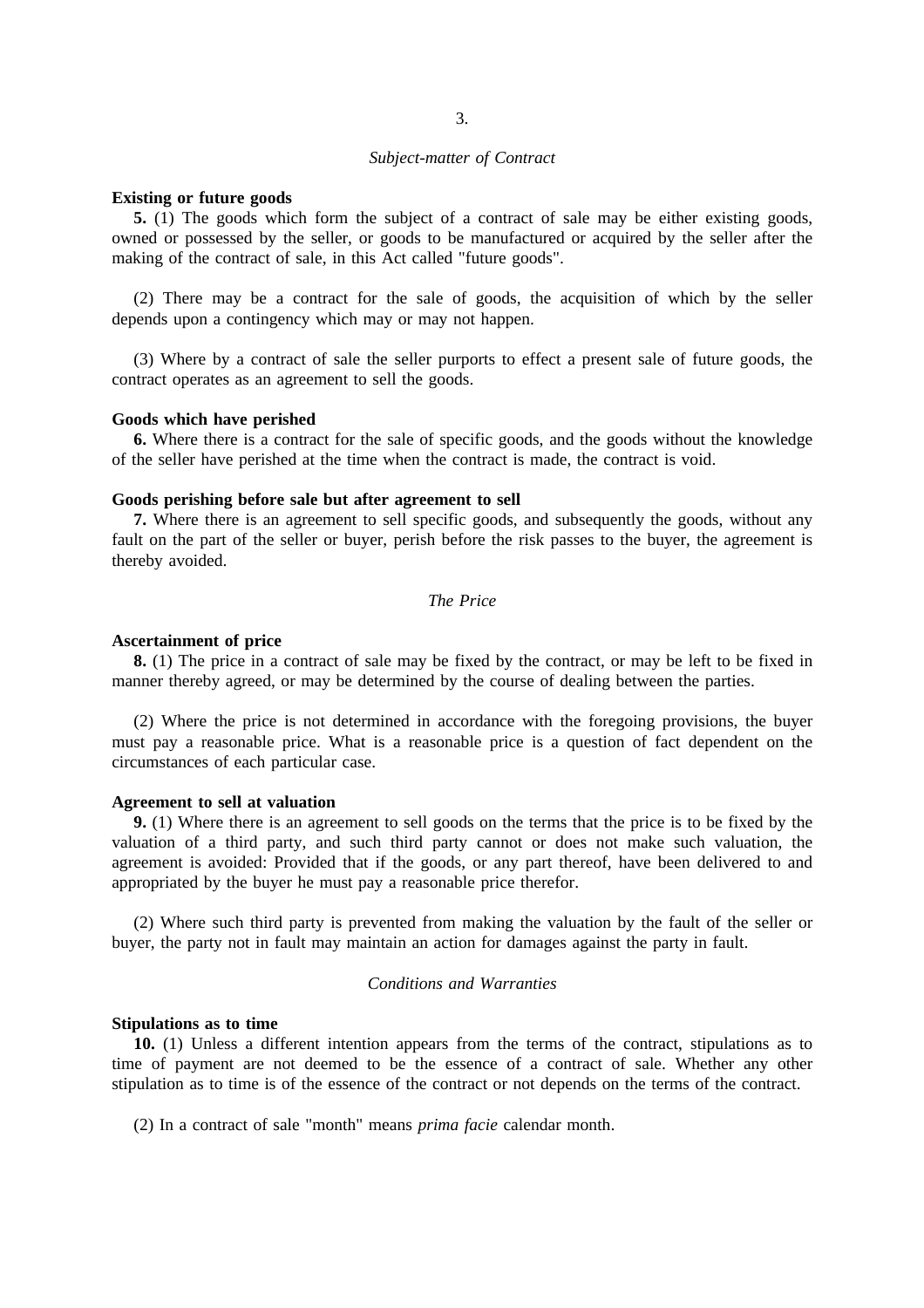### **When conditions to be treated as warranty**

**11.** (1) Where a contract of sale is subject to any condition to be fulfilled by the seller, the buyer may waive the condition, or may elect to treat the breach of such condition as a breach of warranty, and not as a ground for treating the contract as repudiated.

(2) Whether a stipulation in a contract of sale is a condition the breach of which may give rise to a right to treat the contract as repudiated, or a warranty the breach of which may give rise to a claim for damages, but not to a right to reject the goods and treat the contract as repudiated, depends in each case on the construction of the contract. A stipulation may be a condition, though called a warranty in the contract.

(3) Where a contract of sale is not severable, and the buyer has accepted the goods, or part thereof, the breach of any condition to be fulfilled by the seller can only be treated as a breach of warranty, and not as a ground for rejecting the goods and treating the contract as repudiated, unless there be a term of the contract express or implied to that effect.

(4) Nothing in this section shall affect the case of any condition or warranty, fulfilment of which is excused by law by reason of impossibility or otherwise.

## **Implied undertaking as to title, etc.**

**12.** In a contract of sale, unless the circumstances of the contract are such as to show a different intention, there is—

- I. an implied condition on the part of the seller that in the case of a sale he has a right to sell the goods, and that in the case of an agreement to sell he will have a right to sell the goods at a time when the property is to pass:
- II. an implied warranty that the buyer shall have and enjoy quiet possession of the goods:
- III. an implied warranty that the goods shall be free from any charge or encumbrance in favour of any third party, not declared or known to the buyer before or at the time when the contract is made.

## **Sale by description**

**13.** Where there is a contract for the sale of goods by description, there is an implied condition that the goods shall correspond with the description; and if the sale be by sample, as well as by description, it is not sufficient that the bulk of the goods corresponds with the sample if the goods do not also correspond with the description.

## **Implied conditions as to quality or fitness**

**14.** Subject to the provisions of this Act, and of any Statute in that behalf, there is no implied warranty or condition as to the quality or fitness for any particular purpose of goods supplied under a contract of sale, except as follows:—

I. Where the buyer, expressly or by implication, makes known to the seller the particular purpose for which the goods are required, so as to show that the buyer relies on the seller's skill or judgment, and the goods are of a description which it is in the course of the seller's business to supply (whether he be the manufacturer or not), there is an implied condition that the goods shall be reasonably fit for such purpose: Provided that in the case of a contract for the sale of a specified article under its patent or other trade name, there is no implied condition as to its fitness for any particular purpose;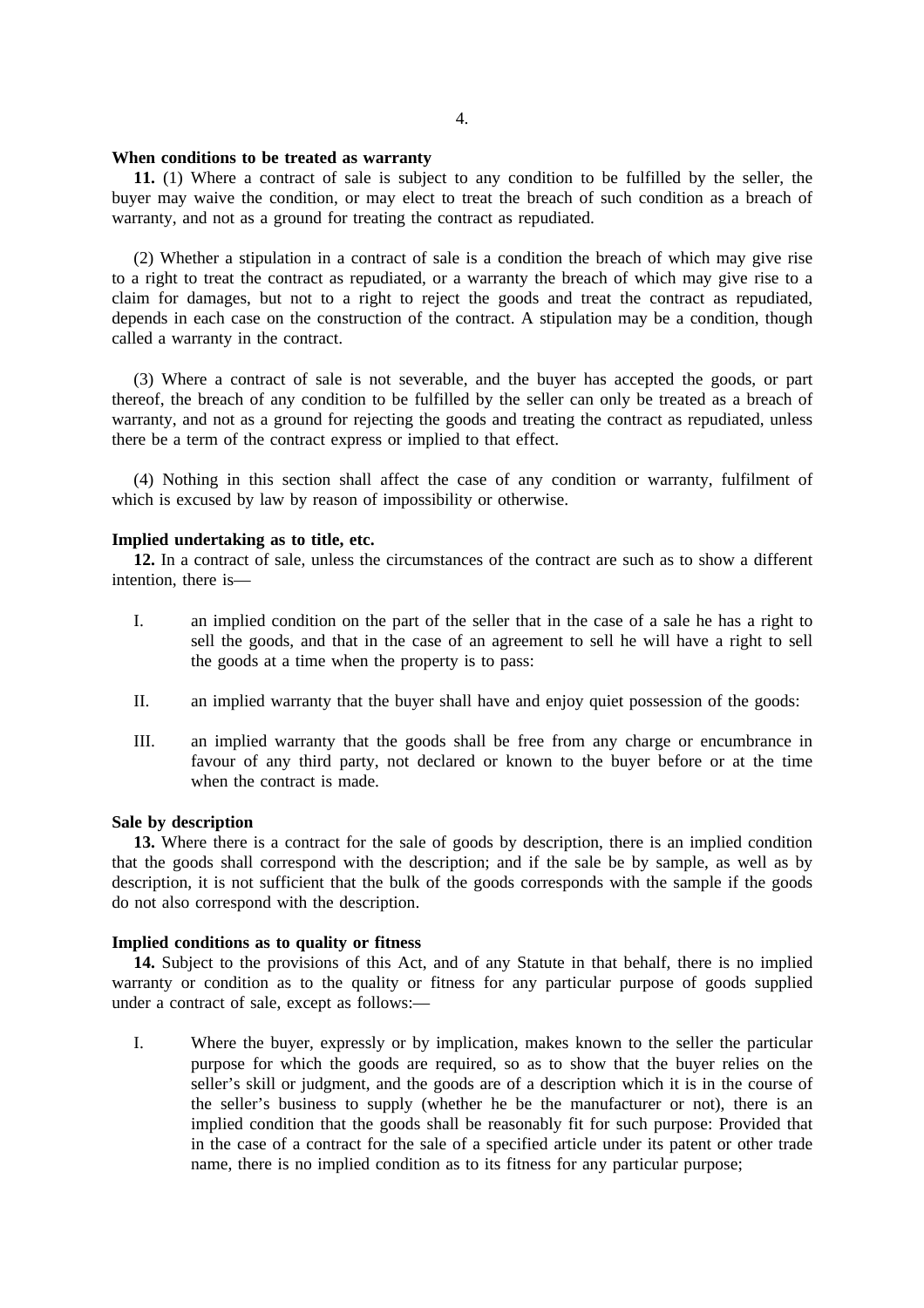- II. Where goods are brought by description from a seller who deals in goods of that description (whether he be the manufacturer or not), there is an implied condition that the goods shall be of merchantable quality: Provided that if the buyer has examined the goods, there shall be no implied condition as regards defects which such examination ought to have revealed:
- III. An implied warranty or condition as to quality or fitness for a particular purpose may be annexed by the usage of trade:
- IV. An express warranty or condition does not negative a warranty or condition implied by this Act unless inconsistent therewith.

## *Sale by Sample*

## **Sale by sample**

**15.** (1) A contract of sale is a contract for sale by sample where there is a term in the contract, express or implied, to that effect.

(2) In the case of a contract for sale by sample—

- *(a)* there is an implied condition that the bulk shall correspond with the sample in quality:
- *(b)* there is an implied condition that the buyer shall have a reasonable opportunity of comparing the bulk with the sample:
- *(c)* there is an implied condition that the goods shall be free from any defect, rendering them unmerchantable, which would not be apparent on reasonable examination of the sample.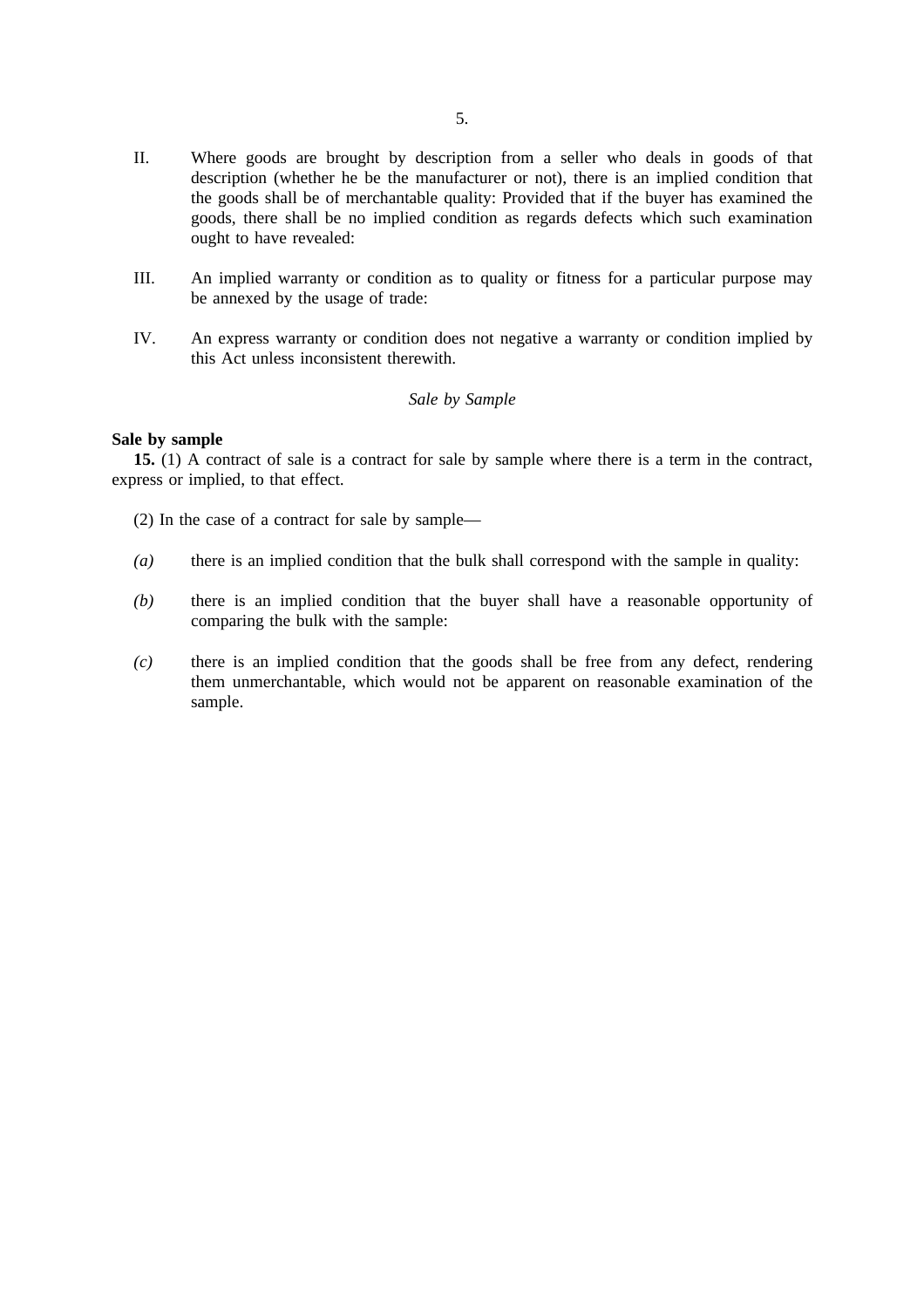## PART II

# EFFECTS OF THE CONTRACT

### *Transfer of property as between seller and buyer*

### **Goods must be ascertained**

**16.** Where there is a contract for the sale of unascertained goods, no property in the goods is transferred to the buyer unless and until the goods are ascertained.

## **Property passes when intended to pass**

**17.** (1) Where there is a contract for the sale of specific or ascertained goods the property in them is transferred to the buyer at such time as the parties to the contract intend it to be transferred.

(2) For the purpose of ascertaining the intention of the parties, regard shall be had to the terms of the contract, the conduct of the parties, and the circumstances of the case.

## **Rules for ascertaining intention**

**18.** Unless a different intention appears, the following are rules for ascertaining the intention of the parties as to the time at which the property in the goods is to pass to the buyer:—

Rule 1. Where there is an unconditional contract for the sale of specific goods, in a deliverable state, the property in the goods passes to the buyer when the contract is made, and it is immaterial whether the time of payment or the time of delivery, or both be postponed.

Rule 2. Where there is a contract for the sale of specific goods, and the seller is bound to do something to the goods for the purpose of putting them into a deliverable state, the property does not pass until such thing be done, and the buyer has notice thereof.

Rule 3. Where there is a contract for the sale of specific goods in a deliverable state, but the seller is bound to weigh, measure, test, or do some other act or thing with reference to the goods for the purpose of ascertaining the price, the property does not pass until such act or thing be done, and the buyer has notice thereof.

Rule 4. When goods are delivered to the buyer on approval, or on "sale or return", or other similar terms, the property therein passes to the buyer—

- *(a)* when he signifies his approval or acceptance to the seller, or does any other act adopting the transaction:
- *(b)* If he does not signify his approval or acceptance to the seller, but retains the goods without giving notice of rejection, then, if a time has been fixed for the return of the goods, on the expiration of such time, and, if no time has been fixed, on the expiration of a reasonable time. What is a reasonable time is a question of fact.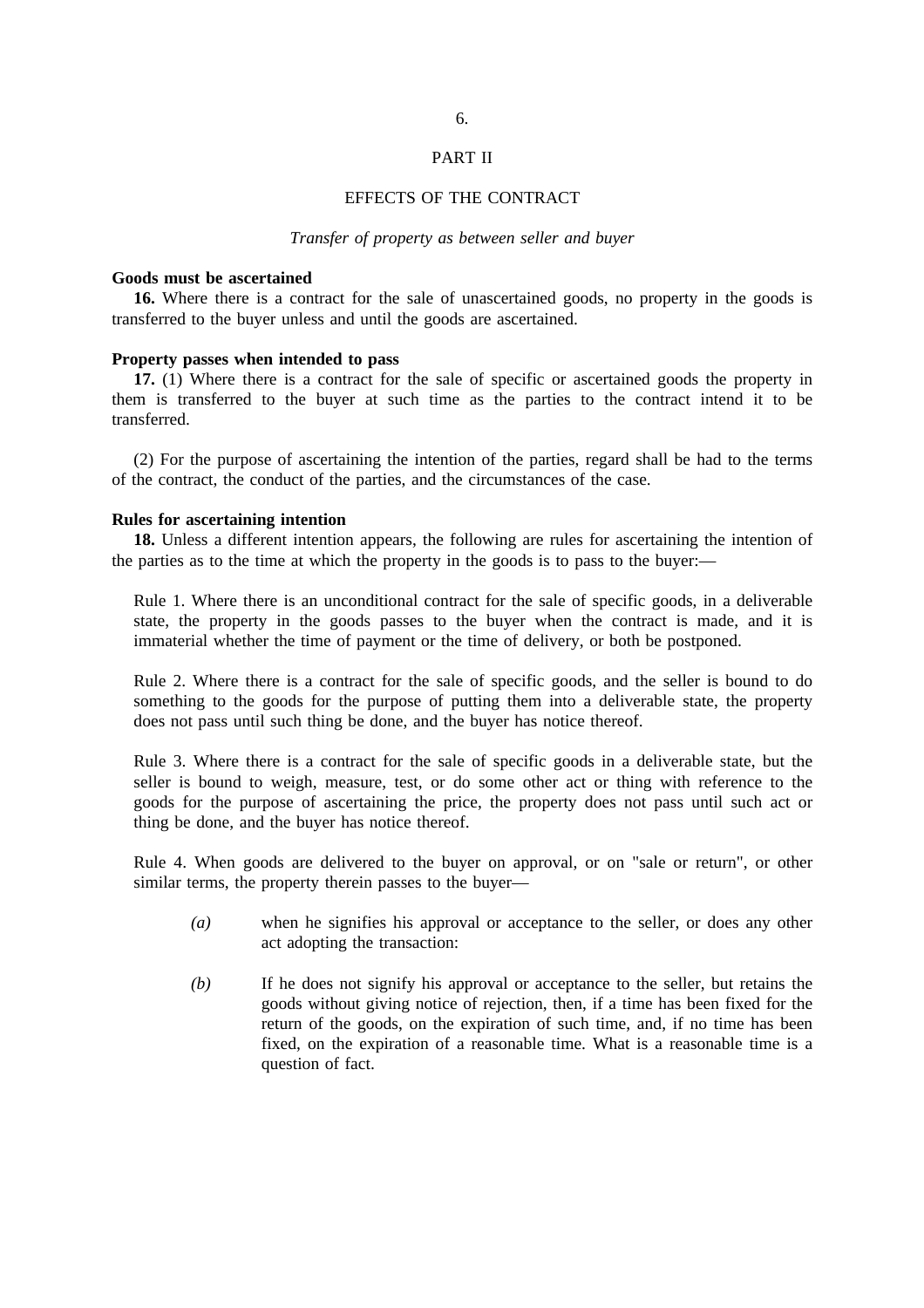Rule 5. (1) Where there is a contract for the sale of unascertained or future goods by description, and goods of that description and in a deliverable state are unconditionally appropriated to the contract, either by the seller with the assent of the buyer, or by the buyer with the assent of the seller, the property in the goods thereupon passes to the buyer. Such assent may be express or implied, and may be given either before or after the appropriation is made.

(2) Where, in pursuance of the contract, the seller delivers the goods to the buyer or to a carrier or other bailee or custodier (whether named by the buyer or not) for the purpose of transmission to the buyer, and does not reserve the right of disposal, he is deemed to have unconditionally appropriated the goods to the contract.

## **Reservation of right of disposal**

**19.** (1) Where there is a contract for the sale of specific goods, or where goods are subsequently appropriated to the contract, the seller may, by the terms of the contract or appropriation, reserve the right of the disposal of the goods until certain conditions are fulfilled. In such case, notwithstanding the delivery of the goods to the buyer, or to a carrier or other bailee or custodier for the purpose of transmission to the buyer, the property in the goods does not pass to the buyer until the conditions imposed by the seller are fulfilled.

(2) Where goods are shipped, and by the bill of lading the goods are deliverable to the order of the seller or his agent, the seller is *prima facie* deemed to reserve the right of disposal.

(3) Where the seller of goods draws on the buyer for the price, and transmits the bill of exchange and bill of lading to the buyer together to secure acceptance or payment of the bill of exchange, the buyer is bound to return the bill of lading if he does not honour the bill of exchange, and if he wrongfully retains the bill of lading the property in the goods does not pass to him.

## **Risk** *prima facie* **passes with property**

**20.** Unless otherwise agreed, the goods remain at the seller's risk until the property therein is transferred to the buyer, but when the property therein is transferred to the buyer the goods are at the buyer's risk, whether delivery has been made or not: Provided that where delivery has been delayed through the fault of either buyer or seller the goods are at the risk of the party in fault as regards any loss which might not have occurred but for such fault: Provided also that nothing in this section shall affect the duties or liabilities of either seller or buyer as a bailee or custodier of the goods of the other party.

## *Transfer of title*

## **Sale by person not the owner**

**21.** (1) Subject to the provisions of this Act, where goods are sold by a person who is not the owner thereof, and who does not sell them under the authority or with the consent of the owner, the buyer acquires no better title to the goods than the seller had, unless the owner of the goods is by his conduct precluded from denying the seller's authority to sell.

- (2) Provided also that nothing in this Act shall affect—
- *(a)* the provisions of the *Mercantile Law Act, 1936*, or any enactment enabling the apparent owner of goods to dispose of them as if he were the true owner thereof: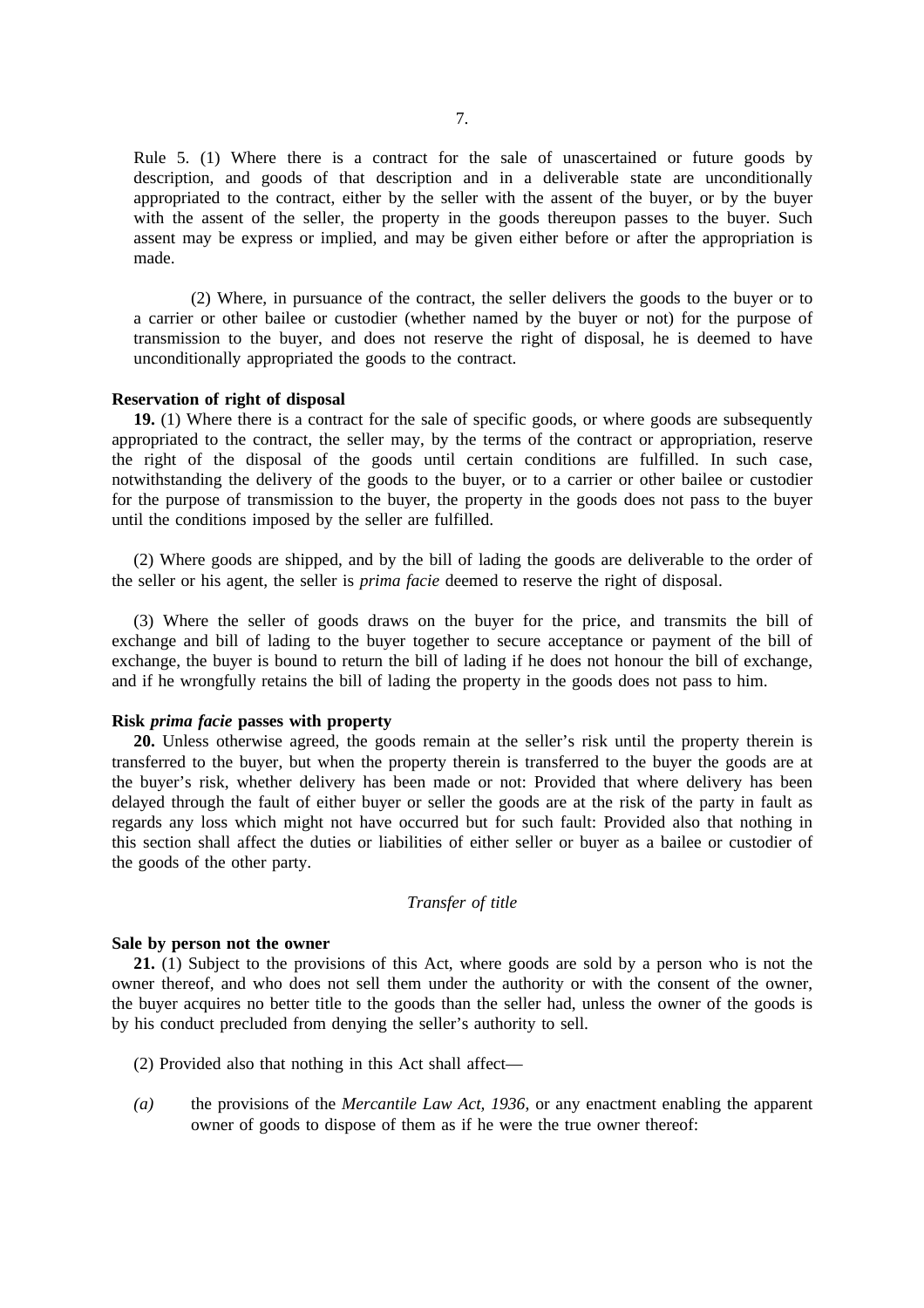*(b)* the validity of any contract of sale under any special common law, or statutory power of sale, or under the order of a court of competent jurisdiction.

### **Market overt**

**22.** Where goods are sold in market overt, according to the usage of the market, the buyer acquires a good title to the goods, provided he buys them in good faith, and without notice of any defect or want of title on the part of the seller.

## **Sale under voidable title**

23. When the seller of goods has a voidable title thereto, but his title has not been avoided at the time of the sale, the buyer acquires a good title to the goods, provided he buys them in good faith and without notice of the seller's defect of title.

## **Re-vesting of property in stolen goods on conviction of offender**

**24.** (1) Where goods have been stolen and the offender is prosecuted to conviction, the property in the goods so stolen re-vests in the person who was the owner of the goods, or his personal representative, notwithstanding any intermediate dealing with them, whether by sale in market overt or otherwise.

(2) Notwithstanding any enactment to the contrary, where goods have been obtained by fraud or other wrongful means not amounting to larceny, the property in such goods shall not re-vest in the person who was the owner of the goods, or his personal representative, by reason only of the conviction of the offender.

### **Seller or buyer in possession after sale**

**25.** (1) Where a person having sold goods continues or is in possession of the goods, or of the documents of title to the goods, the delivery or transfer by that person, or by a mercantile agent acting for him, of the goods or documents of title under any sale, pledge, or other disposition thereof, to any person receiving the same in good faith and without notice of the previous sale, shall have the same effect as if the person making the delivery or transfer were expressly authorized by the owner of the goods to make the same.

(2) Where a person having bought or agreed to buy goods obtains, with the consent of the seller, possession of the goods or the documents of title to the goods, the delivery or transfer by that person, or by a mercantile agent acting for him, of the goods or documents of title, under any sale, pledge, or other disposition thereof, to any person receiving the same in good faith and without notice of any lien or other right of the original seller in respect of the goods, shall have the same effect as if the person making the delivery or transfer were a mercantile agent in possession of the goods or documents of title with the consent of the owner.

(3) In this section the term "mercantile agent" shall mean a mercantile agent having in the customary course of his business as such agent authority either to sell goods, or to consign goods for the purpose of sale, or to buy goods, or to raise money on the security of goods.

(4) Subsection (2) does not operate to defeat an interest that is registered under the *Goods Securities Act, 1986*.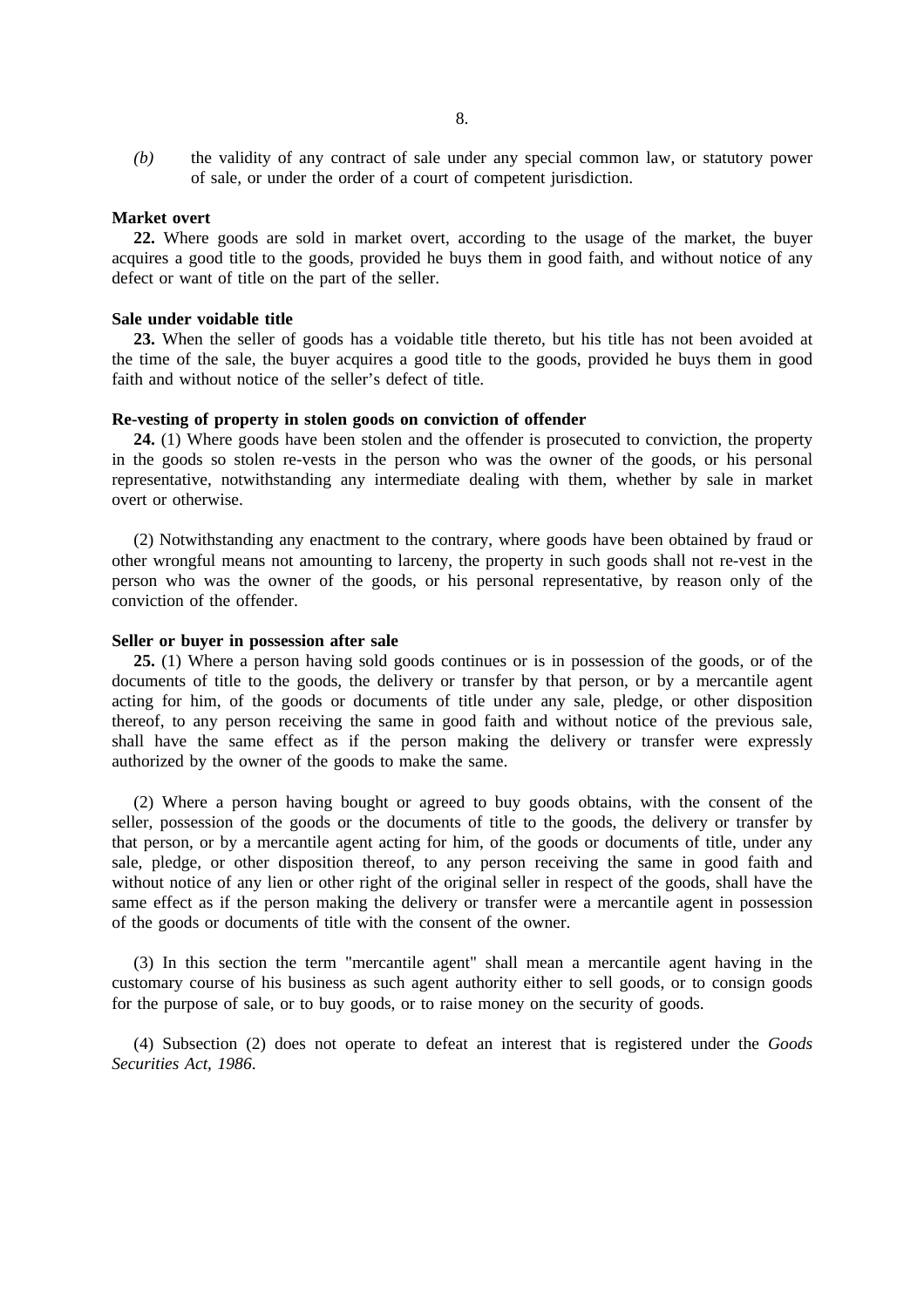## **Effect of writs of execution**

**26.** (1) A writ or warrant of execution against goods shall bind the property in the goods of the execution debtor as from the time when the writ or warrant is delivered to the sheriff to be executed; and, for the better manifestation of such time, it shall be the duty of the sheriff, without fee, upon the receipt of any such writ, to endorse upon the back thereof the hour, day, month, and year when he received the same: Provided that no such writ or warrant shall prejudice the title to such goods acquired by any person in good faith and for valuable consideration, unless such person had at the time when he acquired his title notice that such writ, or warrant, or any other writ by virtue of which the goods of the execution debtor might be seized or attached, had been delivered to and remain unexecuted in the hands of the sheriff.

(2) In this section the term "sheriff" includes any officer charged with the enforcement of a writ or warrant of execution.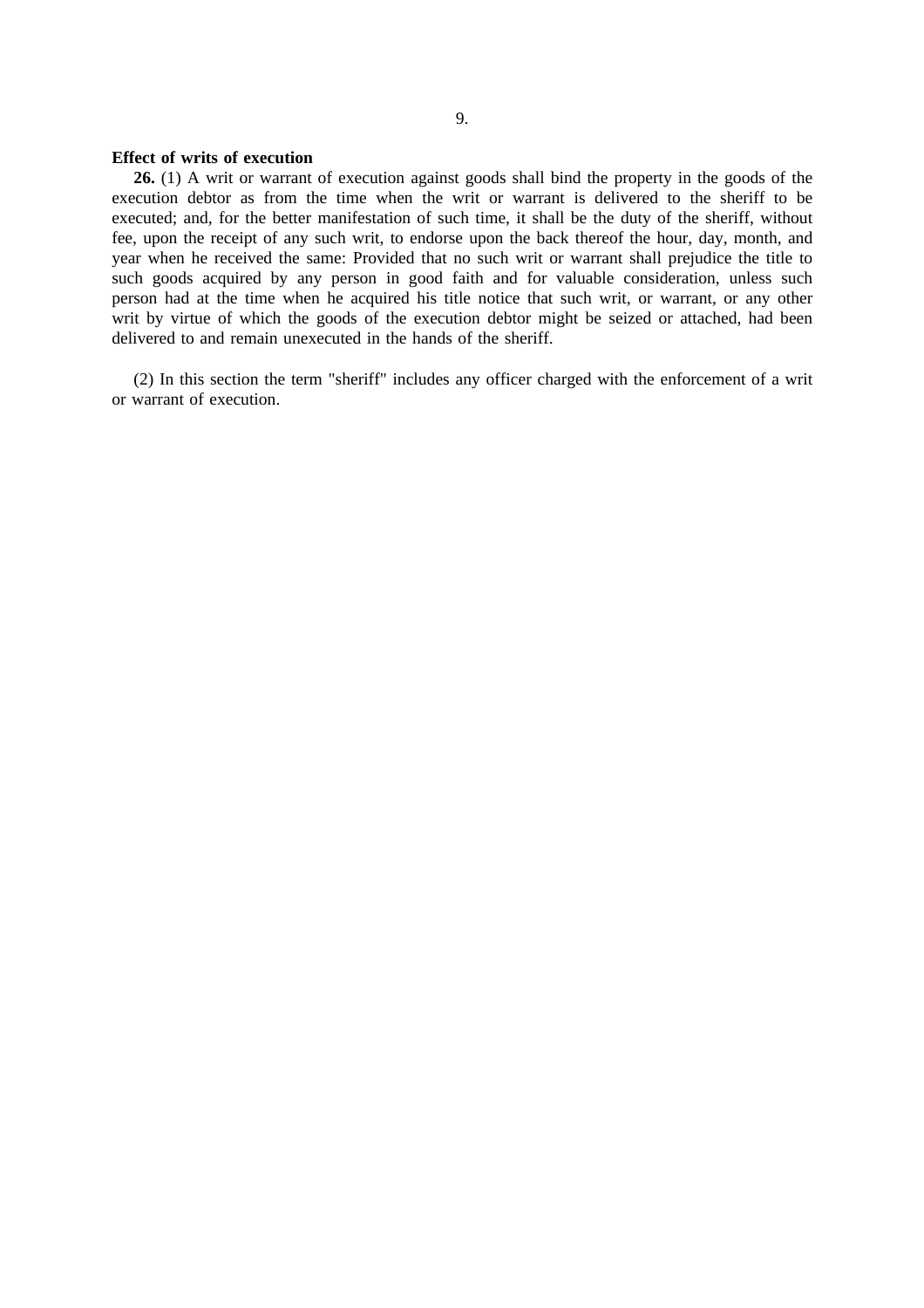#### PART III

## PERFORMANCE OF THE CONTRACT

### **Duties of seller and buyer**

**27.** It is the duty of the seller to deliver the goods, and of the buyer to accept and pay for them, in accordance with the terms of the contract of sale.

### **Payment and delivery are concurrent conditions**

**28.** Unless otherwise agreed, delivery of the goods and payment of the price are concurrent conditions, that is to say, the seller must be ready and willing to give possession of the goods to the buyer in exchange for the price, and the buyer must be ready and willing to pay the price in exchange for possession of the goods.

### **Rules as to delivery**

**29.** (1) Whether it is for the buyer to take possession of the goods or for the seller to send them to the buyer is a question depending in each case on the contract, express or implied, between the parties. Apart from any such contract, express or implied, the place of delivery is the seller's place of business, if he have one, and if not, his residence: Provided that if the contract be for the sale of specific goods, which to the knowledge of the parties when the contract is made are in some other place, then that place is the place of delivery.

(2) Where under the contract of sale the seller is bound to send the goods to the buyer, but no time for sending them is fixed, the seller is bound to send them within a reasonable time.

(3) Where the goods at the time of sale are in the possession of a third person, there is no delivery by seller to buyer unless and until such third person acknowledges to the buyer that he holds the goods on his behalf: Provided that nothing in this section shall affect the operation of the issue or transfer of any document of title to goods.

(4) Demand or tender of delivery may be treated as ineffectual unless made at a reasonable hour. What is a reasonable hour is a question of fact.

(5) Unless otherwise agreed, the expenses of and incidental to putting the goods into a deliverable state must be borne by the seller.

# **Delivery of wrong quantity**

**30.** (1) Where the seller delivers to the buyer a quantity of goods less than he contracted to sell, the buyer may reject them, but if the buyer accepts the goods so delivered he must pay for them at the contract rate.

(2) Where the seller delivers to the buyer a quantity of goods larger than he contracted to sell, the buyer may accept the goods included in the contract and reject the rest, or he may reject the whole. If the buyer accepts the whole of the goods so delivered he must pay for them at the contract rate.

(3) Where the seller delivers to the buyer the goods he contracted to sell mixed with goods of a different description or quality not included in the contract, the buyer may accept the goods which are in accordance with the contract, and reject the rest, or he may reject the whole.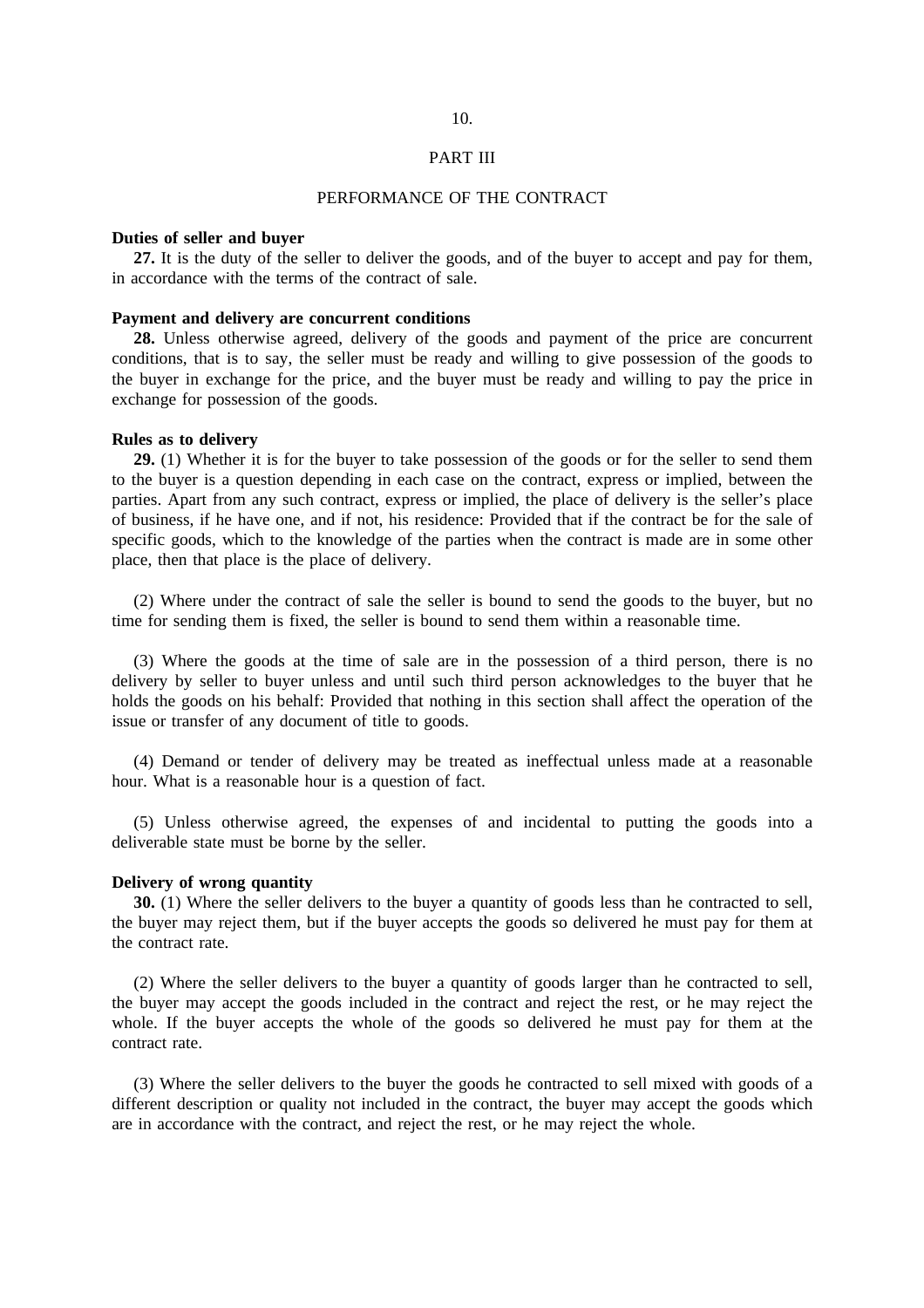(4) The provisions of this section are subject to any usage of trade, special agreement, or course of dealing between the parties.

## **Instalment deliveries**

**31.** (1) Unless otherwise agreed, the buyer of goods is not bound to accept delivery thereof by instalments, except in accordance with the usage of the trade.

(2) Where there is a contract for the sale of goods to be delivered by stated instalments, which are to be separately paid for, and the seller makes defective deliveries in respect of one or more instalments, or the buyer neglects or refuses to take delivery of or pay for one or more instalments, it is a question in each case depending on the terms of the contract and the circumstances of the case whether the breach of contract is a repudiation of the whole contract or whether it is a severable breach giving rise to a claim for compensation, but not to a right to treat the whole contract as repudiated.

## **Delivery to carrier**

**32.** (1) Where, in pursuance of a contract of sale, the seller is authorized or required to send the goods to the buyer, delivery of the goods to a carrier, whether named by the buyer or not, for the purpose of transmission to the buyer, is *prima facie* deemed to be a delivery of the goods to the buyer.

(2) Unless otherwise authorized by the buyer, the seller must make such contract with the carrier on behalf of the buyer as may be reasonable, having regard to the nature of the goods and the other circumstances of the case. If the seller omit so to do, and the goods are lost or damaged in course of transit, the buyer may decline to treat the delivery to the carrier as a delivery to himself or may hold the seller responsible in damages.

(3) Unless otherwise agreed, where goods are sent by the seller to the buyer by a route involving sea transit, under circumstances in which it is usual to insure, the seller must give such notice to the buyer as may enable him to insure them during their sea transit, and, if the seller fails to do so, the goods shall be deemed to be at his risk during such sea transit.

(4) Unless otherwise agreed, where the buyer is not a wholesale or retail trader and the goods exceed twenty dollars in value and are sent by the seller to the buyer by a route beginning and ending in the State and involving sea transit—

- *(a)* the seller may at his discretion, on behalf of the buyer, insure the goods against loss during their sea transit and in so doing shall be deemed to be the agent of the buyer and shall be entitled to receive from him the cost of the insurance; and
- *(b)* if the seller does not insure the goods, the seller shall give such notice to the buyer as may enable the buyer to insure the goods during their sea transit, and such notice shall state that the seller has not insured the goods.

If the seller does not insure the goods and fails to give notice as required by this section, the goods shall be deemed to be at his risk during such sea transit.

# **Risk where goods are delivered at distant place**

**33.** Where the seller of goods agrees to deliver them at his own risk at a place other than that where they are when sold, the buyer must, nevertheless, unless otherwise agreed, take any risk of deterioration in the goods necessarily incident to the course of transit.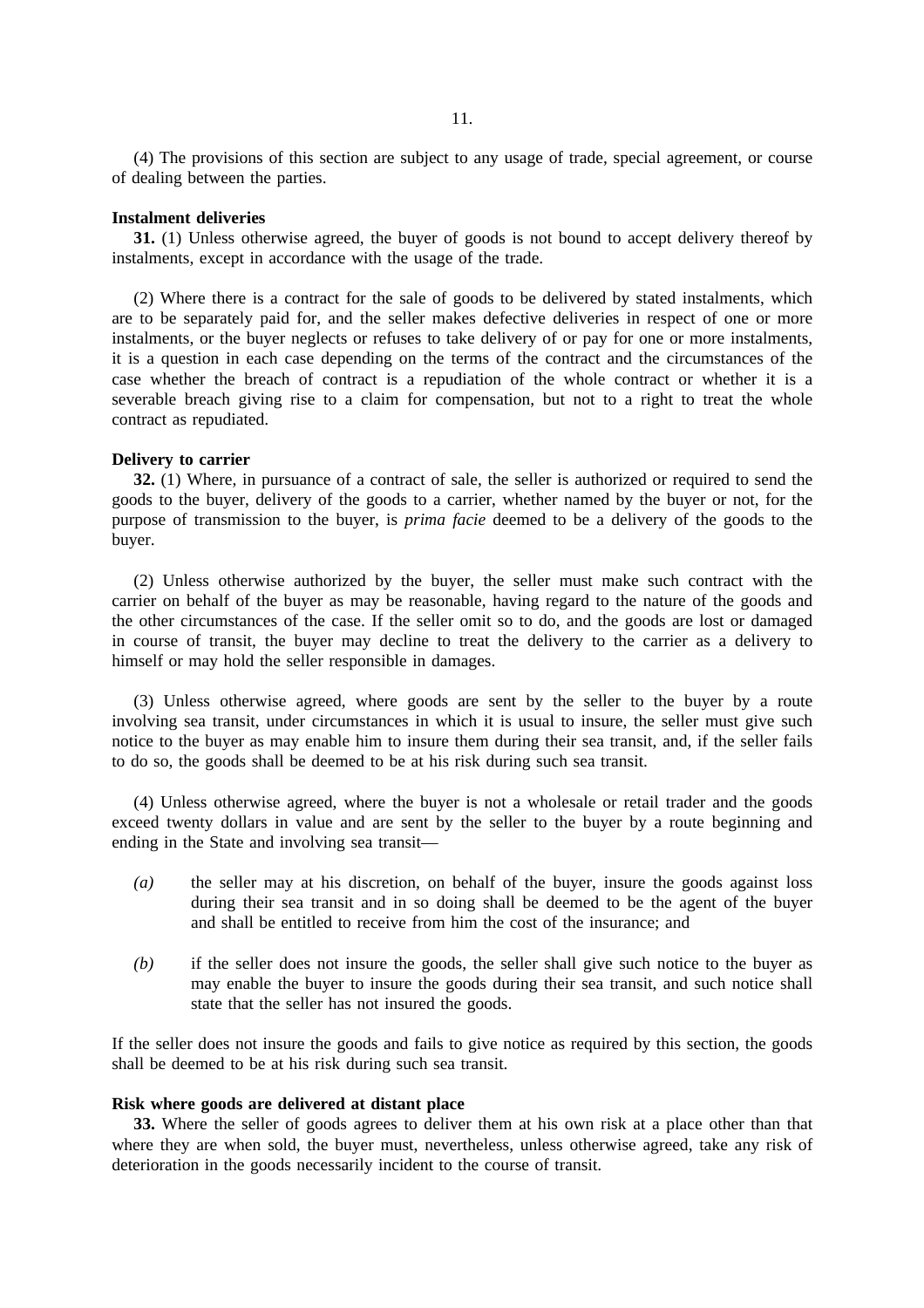### **Buyer's right of examining the goods**

**34.** (1) Where goods are delivered to the buyer, which he has not previously examined, he is not deemed to have accepted them unless and until he has had a reasonable opportunity of examining them for the purpose of ascertaining whether they are in conformity with the contract.

(2) Unless otherwise agreed, when the seller tenders delivery of goods to the buyer, he is bound, on request, to afford the buyer a reasonable opportunity of examining the goods for the purpose of ascertaining whether they are in conformity with the contract.

## **Acceptance**

**35.** The buyer is deemed to have accepted the goods when he intimates to the seller that he has accepted them, or (subject to section 34 of this Act) when the goods have been delivered to him, and he does any act in relation to them which is inconsistent with the ownership of the seller, or when, after the lapse of a reasonable time, he retains the goods without intimating to the seller that he has rejected them.

### **Buyer not bound to return rejected goods**

**36.** Unless otherwise agreed, where goods are delivered to the buyer, and he refuses to accept them, having the right so to do, he is not bound to return them to the seller, but it is sufficient if he intimates to the seller that he refuses to accept them.

## **Liability of buyer for neglecting or refusing delivery of goods**

**37.** When the seller is ready and willing to deliver the goods, and requests the buyer to take delivery, and the buyer does not within a reasonable time after such request take delivery of the goods, he is liable to the seller for any loss occasioned by his neglect or refusal to take delivery, and also for a reasonable charge for the care and custody of the goods: Provided that nothing in this section shall affect the rights of the seller where the neglect or refusal of the buyer to take delivery amounts to a repudiation of the contract.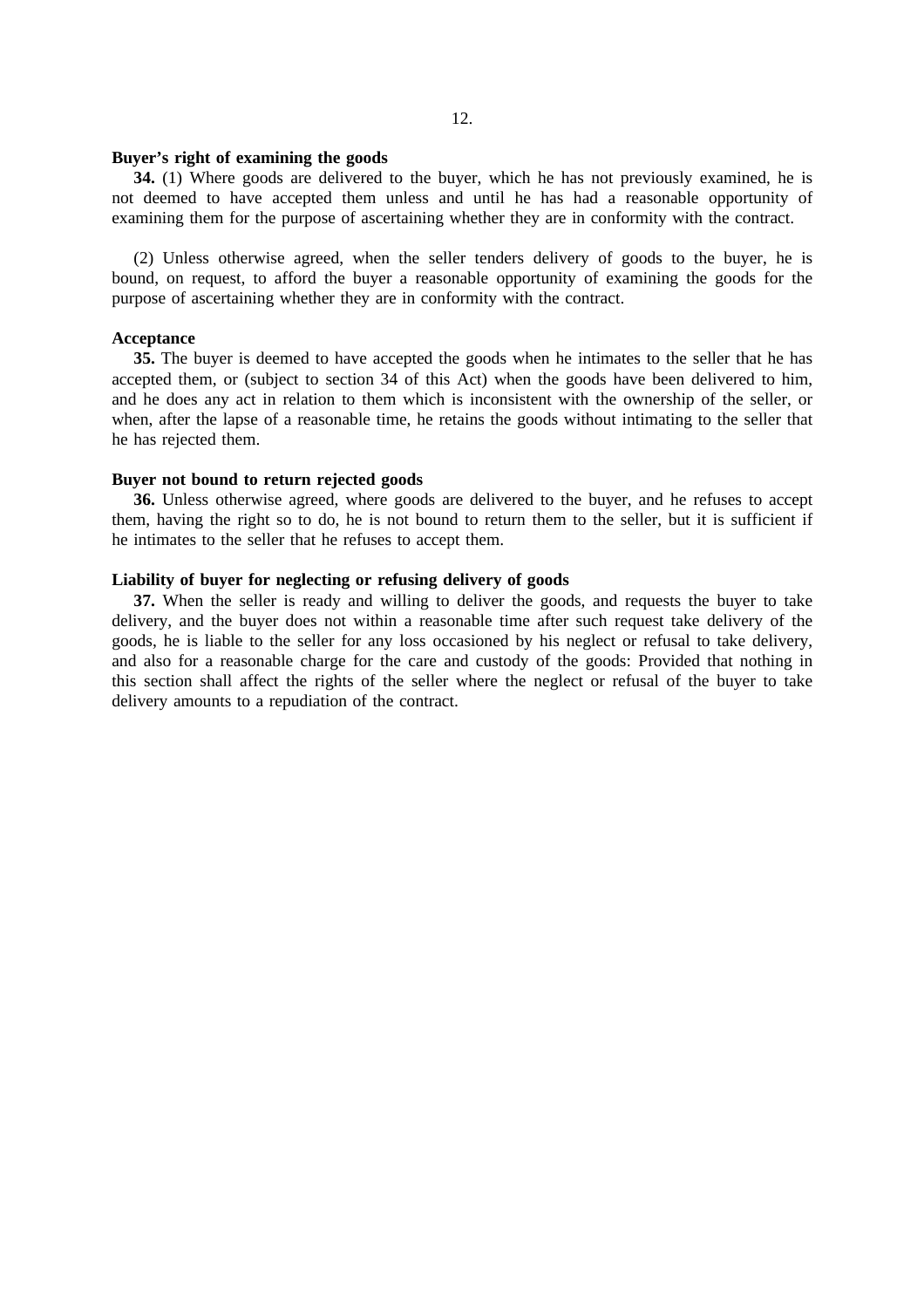## PART IV

# RIGHTS OF UNPAID SELLER AGAINST THE GOODS

## **Unpaid seller defined**

**38.** (1) The seller of goods is deemed to be an "unpaid seller" within the meaning of this Act—

- *(a)* when the whole of the price has not been paid or tendered:
- *(b)* when a bill of exchange or other negotiable instrument has been received as conditional payment, and the condition on which it was received has not been fulfilled by reason of the dishonour of the instrument or otherwise.

(2) In this part of this Act the term "seller" includes any person who is in the position of a seller, as, for instance, an agent of the seller to whom the bill of lading has been endorsed, or a consignor or agent who has himself paid, or is directly responsible for, the price.

## **Unpaid seller's rights**

**39.** (1) Subject to the provisions of this Act, and of any Statute in that behalf, notwithstanding that the property in the goods may have passed to the buyer, the unpaid seller of the goods as such has by implication of law—

- *(a)* a lien on the goods or right to retain them for the price while he is in possession of them:
- *(b)* in case of the insolvency of the buyer, a right of stopping the goods *in transitu* after he has parted with the possession of them:
- *(c)* a right of re-sale as limited by this Act.

(2) Where the property in goods has not passed to the buyer, the unpaid seller has, in addition to his other remedies, a right of withholding delivery similar to and co-extensive with his rights of lien and stoppage *in transitu* where the property has passed to the buyer.

## *Unpaid seller's lien*

## **Seller's lien**

**40.** (1) Subject to the provisions of this Act, the unpaid seller of goods who is in possession of them is entitled to retain possession of them until payment or tender of the price in the following cases, namely:—

- *(a)* Where the goods have been sold without any stipulation as to credit:
- *(b)* Where the goods have been sold on credit, but the term of credit has expired:
- *(c)* Where the buyer becomes insolvent.

(2) The seller may exercise his right of lien notwithstanding that he is in possession of the goods as agent or bailee, or custodier for the buyer.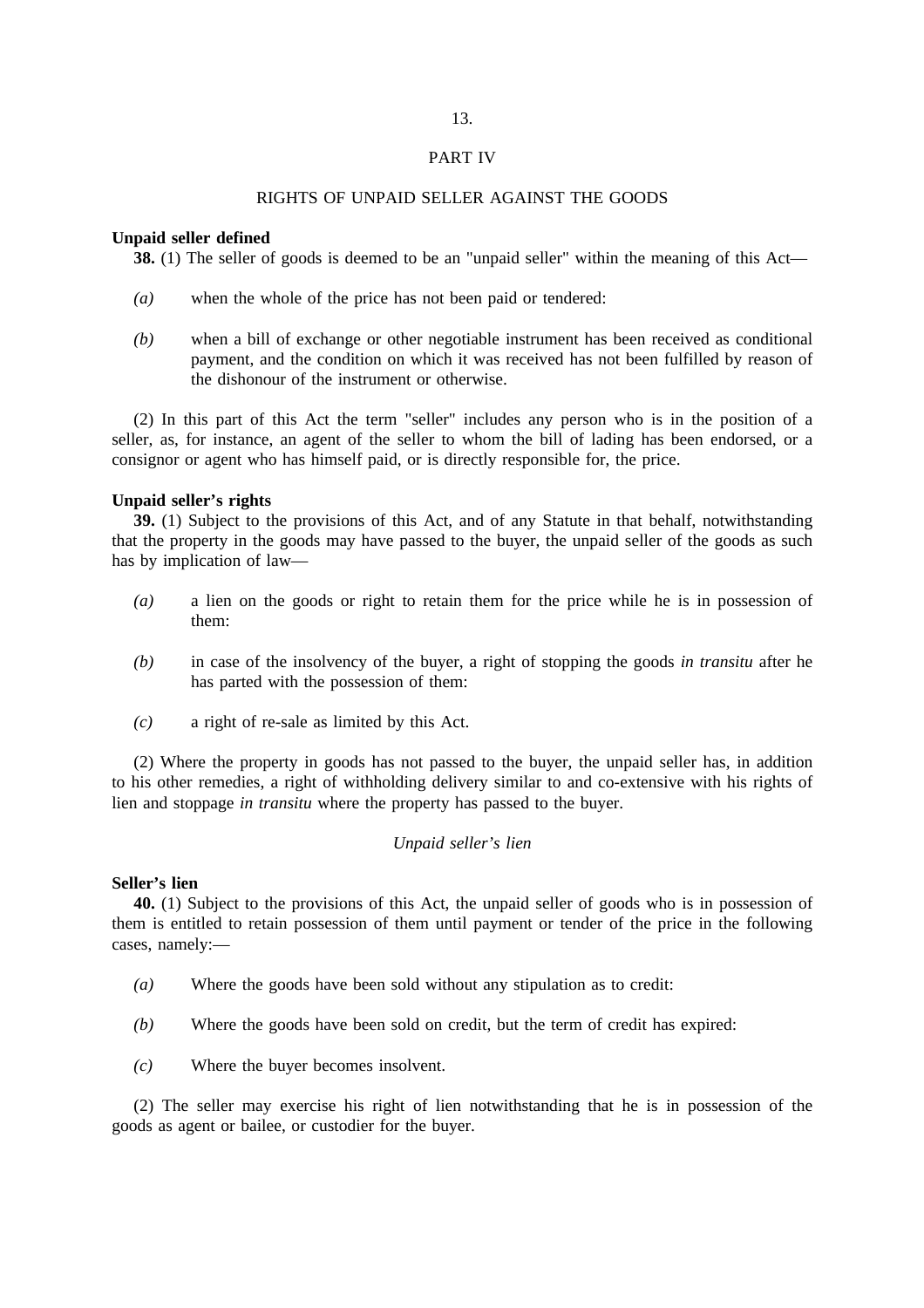## **Part delivery**

**41.** Where an unpaid seller has made part delivery of the goods, he may exercise his right of lien or retention on the remainder unless such part delivery has been made under such circumstances as to show an agreement to waive the lien or right of retention.

### **Termination of lien**

**42.** (1) The unpaid seller of goods loses his lien or right of retention thereon—

- *(a)* when he delivers the goods to a carrier or other bailee or custodier for the purpose of transmission to the buyer without reserving the right of disposal of the goods:
- *(b)* when the buyer or his agent lawfully obtains possession of the goods:
- *(c)* by waiver thereof.

(2) The unpaid seller of goods having a lien or right of retention thereon, does not lose his lien or right of retention by reason only that he has obtained judgment or decree for the price of the goods.

### *Stoppage in transitu*

## **Right of stoppage** *in transitu*

**43.** Subject to the provisions of this Act, when the buyer of goods becomes insolvent, the unpaid seller who has parted with the possession of the goods has the right of stopping them *in transitu*, that is to say, he may resume possession of the goods as long as they are in course of transit, and may retain them until payment or tender of the price.

### **Duration of transit**

**44.** (1) Goods are deemed to be in course of transit from the time when they are delivered to a carrier by land or water, or other bailee or custodier, for the purpose of transmission to the buyer, until the buyer, or his agent in that behalf, takes delivery of them from such carrier or other bailee or custodier.

(2) If the buyer or his agent in that behalf obtains delivery of the goods before their arrival at the appointed destination, the transit is at an end.

(3) If, after the arrival of the goods at the appointed destination, the carrier or other bailee or custodier acknowledges to the buyer, or his agent, that he holds the goods on his behalf and continues in possession of them as bailee or custodier for the buyer, or his agent, the transit is at an end, and it is immaterial that a further destination for the goods may have been indicated by the buyer.

(4) If the goods are rejected by the buyer, and the carrier or other bailee or custodier continues in possession of them, the transit is not deemed to be at an end, even if the seller has refused to receive them back.

(5) When goods are delivered to a ship chartered by the buyer it is a question depending on the circumstances of the particular case whether they are in the possession of the master as a carrier or as agent to the buyer.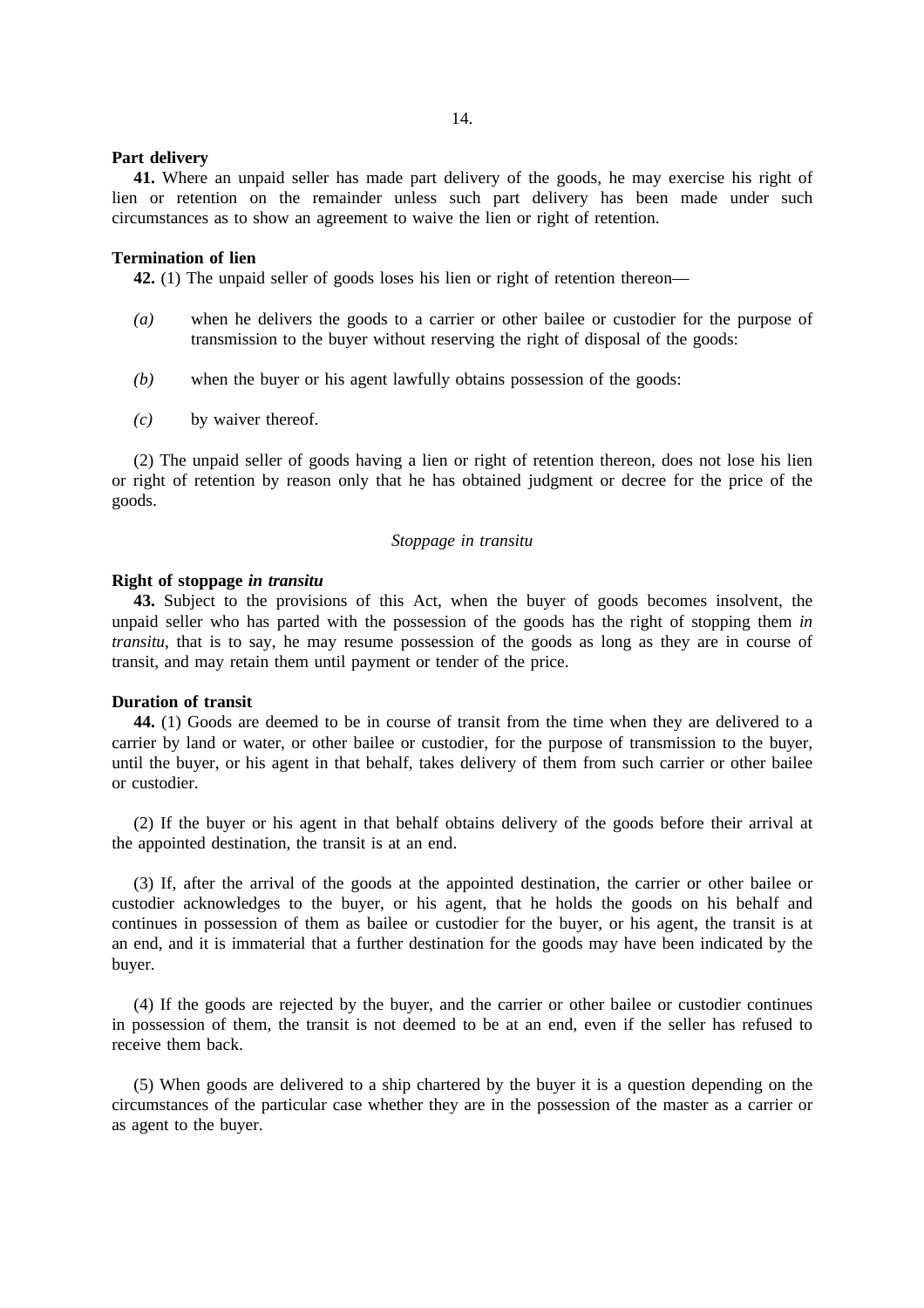(6) Where the carrier, or other bailee, or custodier wrongfully refuses to deliver the goods to the buyer, or his agent in that behalf, the transit is deemed to be at an end.

(7) Where part delivery of the goods has been made to the buyer, or his agent in that behalf, the remainder of the goods may be stopped *in transitu*, unless such part delivery has been made under such circumstances as to show an agreement to give up possession of the whole of the goods.

## **How stoppage** *in transitu* **is effected**

**45.** (1) The unpaid seller may exercise his right of stoppage *in transitu* either by taking actual possession of the goods or by giving notice of his claim to the carrier, or other bailee, or custodier in whose possession the goods are. Such notice may be given either to the person in actual possession of the goods or to his principal. In the latter case the notice, to be effectual, must be given at such time and under such circumstances that the principal, by the exercise of reasonable diligence, may communicate it to his servant or agent in time to prevent a delivery to the buyer.

(2) When notice of stoppage *in transitu* is given by the seller to the carrier, or other bailee, or custodier in possession of the goods, he must re-deliver the goods to, or according to the directions of, the seller. The expenses of such re-delivery must be borne by the seller.

## *Re-sale by buyer or seller*

### **Effect of sub-sale or pledge by buyer**

**46.** Subject to the provisions of this Act, the unpaid seller's right of lien or retention or stoppage *in transitu* is not affected by any sale or other disposition of the goods which the buyer may have made, unless the seller has assented thereto: Provided that where a document of title to goods has been lawfully transferred to any person as buyer or owner of the goods, and that person transfers the document to a person who takes the document in good faith and for valuable consideration, then if such last-mentioned transfer was by way of sale, the unpaid seller's right of lien or retention or stoppage *in transitu* is defeated, and if such last-mentioned transfer was by way of pledge or other disposition for value, the unpaid seller's right of lien or retention or stoppage *in transitu* can only be exercised subject to the rights of the transferee.

## **Sale not generally rescinded by lien or stoppage** *in transitu*

**47.** (1) Subject to the provisions of this section, a contract of sale is not rescinded by the mere exercise by an unpaid seller of his right of lien or retention or stoppage *in transitu*.

(2) Where an unpaid seller who has exercised his right of lien or retention or stoppage *in transitu* re-sells the goods, the buyer acquires a good title thereto as against the original buyer.

(3) Where the goods are of a perishable nature, or where the unpaid seller gives notice to the buyer of his intention to re-sell, and the buyer does not within a reasonable time pay or tender the price, the unpaid seller may re-sell the goods and recover from the original buyer damages for any loss occasioned by his breach of contract.

(4) Where the seller expressly reserves a right of re-sale in case the buyer should make default, and on the buyer making default, re-sells the goods, the original contract of sale is thereby rescinded, but without prejudice to any claim the seller may have for damages.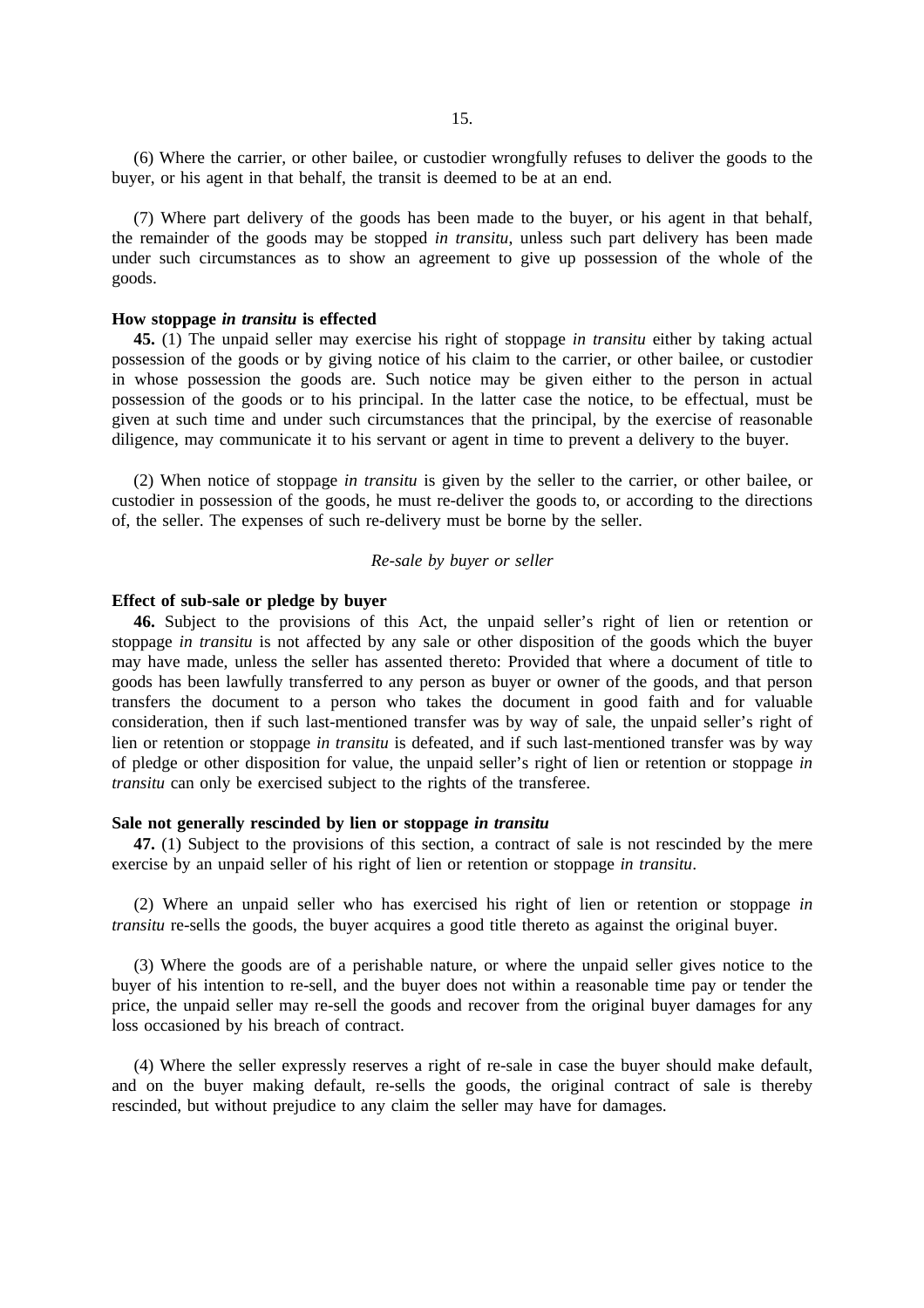## PART V

# ACTIONS FOR BREACH OF THE CONTRACT

## *Remedies of the seller*

## **Action for price**

**48.** (1) Where, under a contract of sale, the property in the goods has passed to the buyer, and the buyer wrongfully neglects or refuses to pay for the goods according to the terms of the contract, the seller may maintain an action against him for the price of the goods.

(2) Where, under a contract of sale, the price is payable on a day certain irrespective of delivery, and the buyer wrongfully neglects or refuses to pay such price, the seller may maintain an action for the price, although the property in the goods has not passed, and the goods have not been appropriated to the contract.

### **Damages for non-acceptance**

**49.** (1) Where the buyer wrongfully neglects or refuses to accept and pay for the goods, the seller may maintain an action against him for damages for non-acceptance.

(2) The measure of damages is the estimated loss directly and naturally resulting, in the ordinary course of events, from the buyer's breach of contract.

(3) Where there is an available market for the goods in question, the measure of damages is *prima facie* to be ascertained by the difference between the contract price and the market or current price at the time or times when the goods ought to have been accepted, or, if no time was fixed for acceptance, then at the time of the refusal to accept.

## *Remedies of the buyer*

### **Damages for non-delivery**

**50.** (1) Where the seller wrongfully neglects or refuses to deliver the goods to the buyer, the buyer may maintain an action against the seller for damages for non-delivery.

(2) The measure of damages is the estimated loss directly and naturally resulting, in the ordinary course of events, from the seller's breach of contract.

(3) Where there is an available market for the goods in question the measure of damages is *prima facie* to be ascertained by the difference between the contract price and the market or current price of the goods at the time or times when they ought to have been delivered, or, if no time was fixed, then at the time of the refusal to deliver.

### **Specific performance**

**51.** In any action for breach of contract to deliver specific or ascertained goods the court may, if it thinks fit, on the application of the plaintiff, by its judgment or decree direct that the contract shall be performed specifically, without giving the defendant the option of retaining the goods on payment of damages. The judgment or decree may be unconditional, or upon such terms and conditions as to damages, payment of the price, and otherwise as to the court may seem just, and the application by the plaintiff may be made at any time before judgment or decree.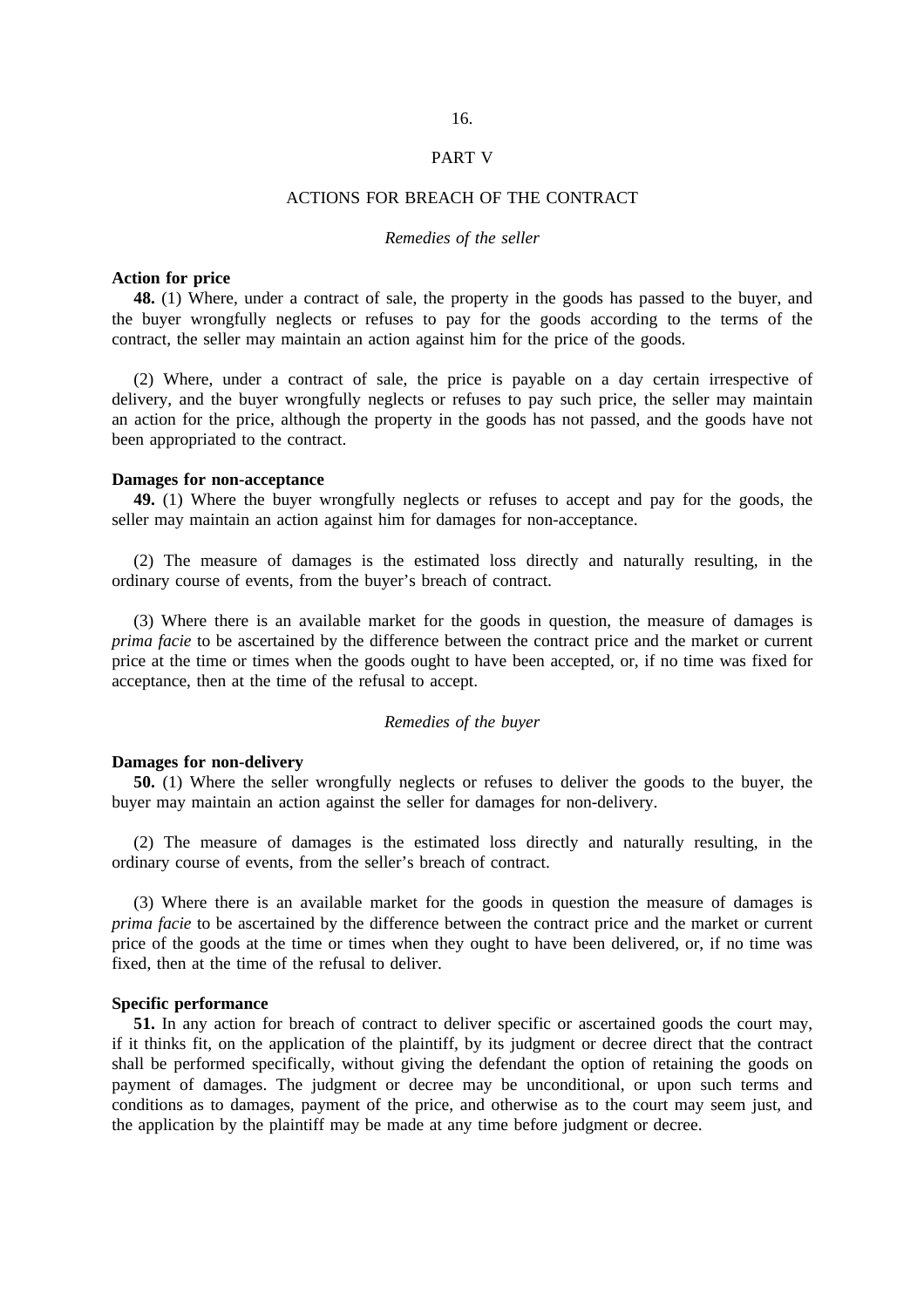## **Remedy for breach of warranty**

**52.** (1) Where there is a breach of warranty by the seller, or where the buyer elects or is compelled to treat any breach of a condition on the part of the seller as a breach of warranty, the buyer is not by reason only of such breach of warranty entitled to reject the goods; but he may—

- *(a)* set up against the seller the breach of warranty in diminution or extinction of the price; or
- *(b)* maintain an action against the seller for damages for the breach of warranty.

(2) The measure of damages for breach of warranty is the estimated loss directly and naturally resulting, in the ordinary course of events, from the breach of warranty.

(3) In the case of breach of warranty of quality, such loss is *prima facie* the difference between the value of the goods at the time of delivery to the buyer and the value they would have had if they had answered to the warranty.

(4) The fact that the buyer has set up the breach of warranty in diminution or extinction of the price does not prevent him from maintaining an action for the same breach of warranty if he has suffered further damage.

## **Interest and special damages**

**53.** Nothing in this Act shall affect the right of the buyer or the seller to recover interest or special damages in any case where by law interest or special damages may be recoverable, or to recover money paid where the consideration for the payment of it has failed.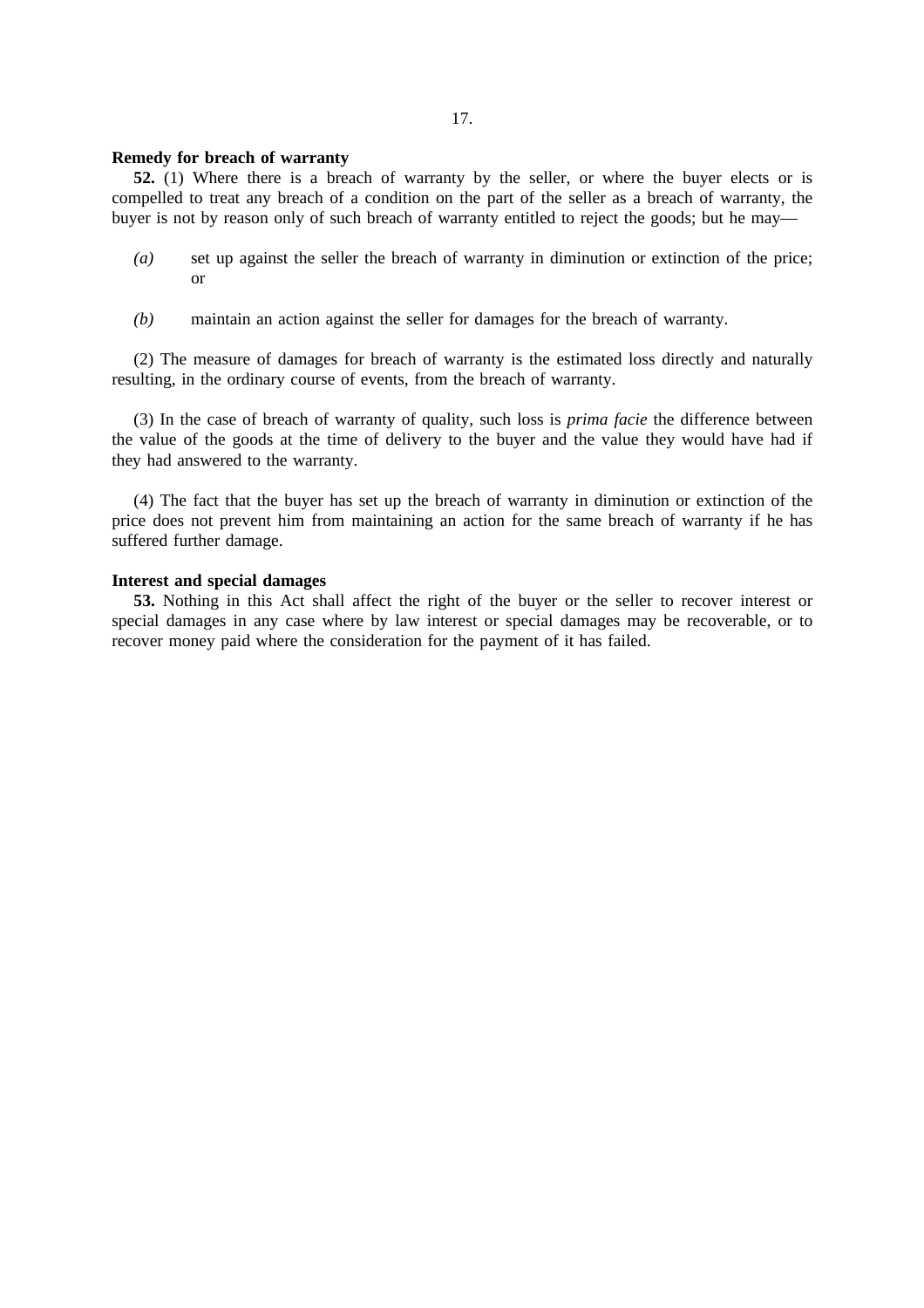### PART VI

## SUPPLEMENTARY

### **Exclusion of implied terms and conditions**

**54.** Where any right, duty, or liability would arise under a contract of sale, by implication of law, it may be negatived or varied by express agreement, or by the course of dealing between the parties, or by usage, if the usage be such as to bind both parties to the contract.

## **Reasonable time a question of fact**

**55.** Where by this Act any reference is made to a reasonable time, the question what is a reasonable time is a question of fact.

## **Rights, etc., enforceable by action**

**56.** Where any right, duty, or liability is declared by this Act, it may, unless otherwise by this Act provided, be enforced by action.

## **Auction sales**

**57.** In the case of a sale by auction—

(1) where goods are put up for sale by auction in lots, each lot is *prima facie* deemed to be the subject of a separate contract of sale;

(2) a sale by auction is complete when the auctioneer announces its completion by the fall of the hammer, or in other customary manner. Until such announcement is made any bidder may retract his bid;

(3) where a sale by auction is not notified to be subject to a right to bid on behalf of the seller, it shall not be lawful for the seller to bid himself or to employ any person to bid at such sale, or for the auctioneer knowingly to take any bid from the seller or any such person. Any sale contravening this rule may be treated as fraudulent by the buyer;

(4) a sale by auction may be notified to be subject to a reserved or upset price, and a right to bid may also be reserved expressly by or on behalf of the seller.

Where a right to bid is expressly reserved, but not otherwise, the seller, or any one person on his behalf, may bid at the auction.

### **Avoidance of provision for draft allowance**

**57a.** Any term express or implied in any contract of sale of wool entered into after the commencement of the *Sale of Goods Act Amendment Act, 1936*, providing that in computing the price of the wool any deduction of the kind commonly known as the draft allowance is to be made from the weight of the wool, shall be void.

This section shall come into operation on a day to be fixed by the Governor by proclamation. No such proclamation shall be made unless the Governor is satisfied that legislation having the same object as this section has been passed in every other State of Australia and in the Dominion of New Zealand.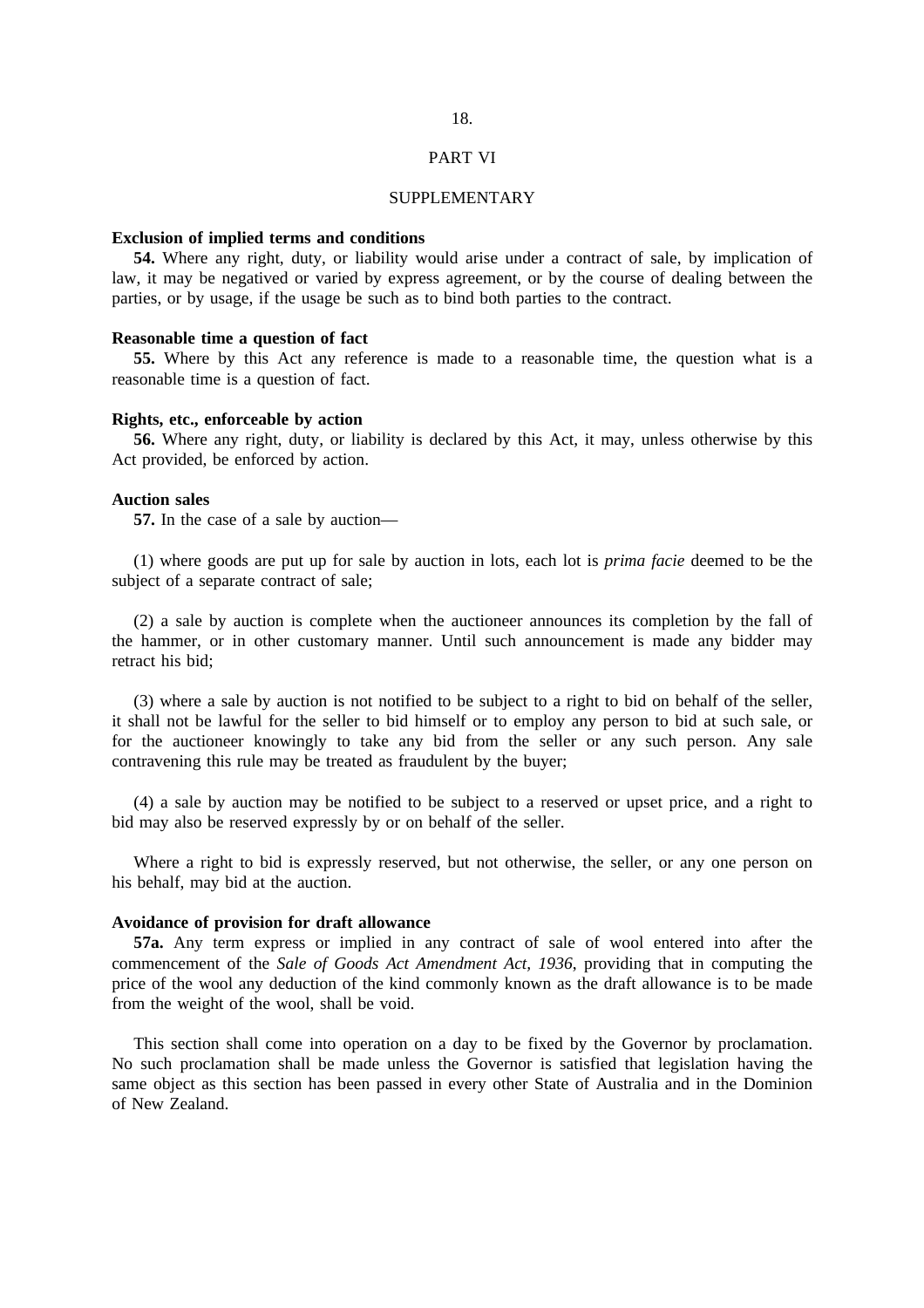### **Avoidance of provision for draft allowance on sheep skins**

**57b.** (1) Any term express or implied in any contract of sale of sheep skins entered into after the commencement of the *Sale of Goods Act Amendment Act, 1952*, providing that in computing the price of the sheep skins any deduction of the kind commonly known as the draft allowance is to be made from the weight of the sheep skins, shall be void.

(2) Subsection (1) of this section shall come into operation on a day to be fixed by the Governor by proclamation.

## **Repeals**

**58.** The enactments mentioned in the schedule to this Act, shall have no force or effect within South Australia as from the commencement of this Act, to the extent in that schedule mentioned: Provided that nothing herein contained shall affect anything done or suffered, or any right, title, or interest acquired or accrued before the commencement of this Act, or any legal proceeding or remedy in respect of any such thing, right, title, or interest.

### **Savings**

**59.** (1) The rules in insolvency relating to contracts of sale shall continue to apply thereto, notwithstanding anything in this Act contained.

(2) The rules of the common law, including the law merchant, save in so far as they are inconsistent with the express provisions of this Act, and in particular the rules relating to the law of principal and agent and the effect of fraud, misrepresentation, duress, or coercion, mistake, or other invalidating cause, shall continue to apply to contracts for the sale of goods.

(3) Nothing in this Act or in any repeal effected thereby shall affect the enactments relating to bills of sale, or any enactment relating to the sale of goods, which is not expressly repealed by this Act.

(4) The provisions of this Act relating to contracts of sale do not apply to any transaction in the form of a contract of sale which is intended to operate by way of mortgage, pledge, charge, or other security.

### **Interpretation of terms**

**60.** (1) In this Act, unless the context or subject-matter otherwise requires—

"action" includes counter-claim and set-off:

"buyer" means a person who buys or agrees to buy goods:

"contract of sale" includes an agreement to sell as well as a sale:

"delivery" means voluntary transfer of possession from one person to another:

"document of title to goods" has the same meaning as it has in the *Mercantile Law Act, 1936*:

"fault" means wrongful act or default:

"future goods" mean goods to be manufactured or acquired by the seller after the making of the contract for sale: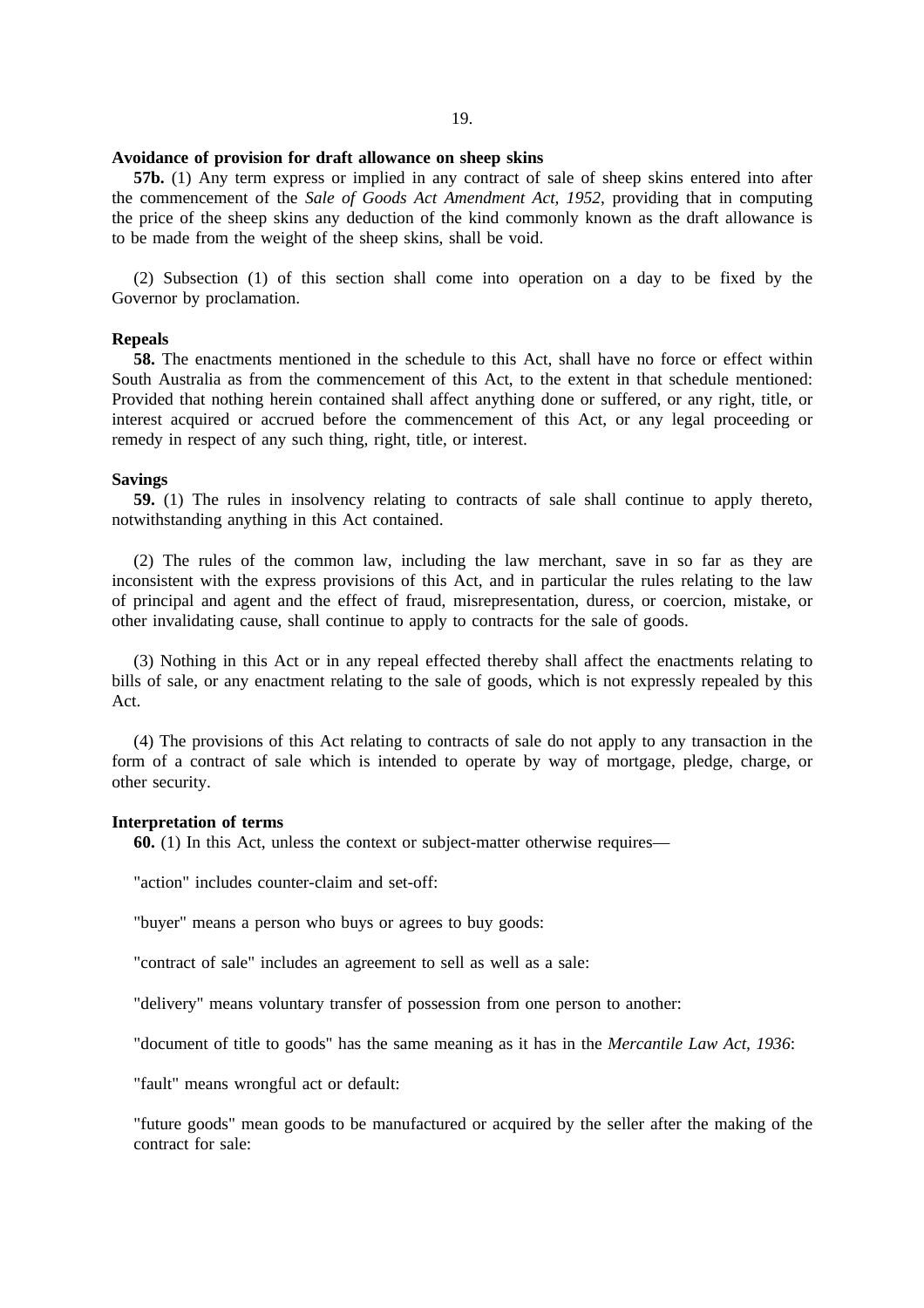20.

"goods" include all chattels personal other than things in action and money. The term includes emblements, industrial growing crops, and things attached to or forming part of the land which are agreed to be severed before sale or under the contract of sale:

"plaintiff" includes defendant counter-claiming:

"property" means the general property in goods, and not merely a special property:

"quality of goods" includes their state or condition:

"sale" includes a bargain and sale as well as a sale and delivery:

"seller" means a person who sells or agrees to sell goods:

"specific goods" mean goods identified and agreed upon at the time a contract of sale is made:

"warranty" means an agreement with reference to goods which are the subject of a contract of sale, but collateral to the main purpose of such contract, the breach of which gives rise to a claim for damages, but not to a right to reject the goods and treat the contract as repudiated.

(2) A thing is deemed to be done in "good faith" within the meaning of this Act when it is in fact done honestly, whether it be done negligently or not.

(3) A person is deemed to be insolvent within the meaning of this Act who either has ceased to pay his debts in the ordinary course of business, or cannot pay his debts as they become due, whether he has committed an act of insolvency or not, and whether he has become an insolvent or not.

(4) Goods are in a "deliverable state" within the meaning of this Act when they are in such a state that the buyer would, under the contract, be bound to take delivery of them.

## **Commencement**

**61.** This Act shall come into operation on the first day of January, 1896.

## **Short title**

**62.** This Act may be cited as the *Sale of Goods Act, 1895*.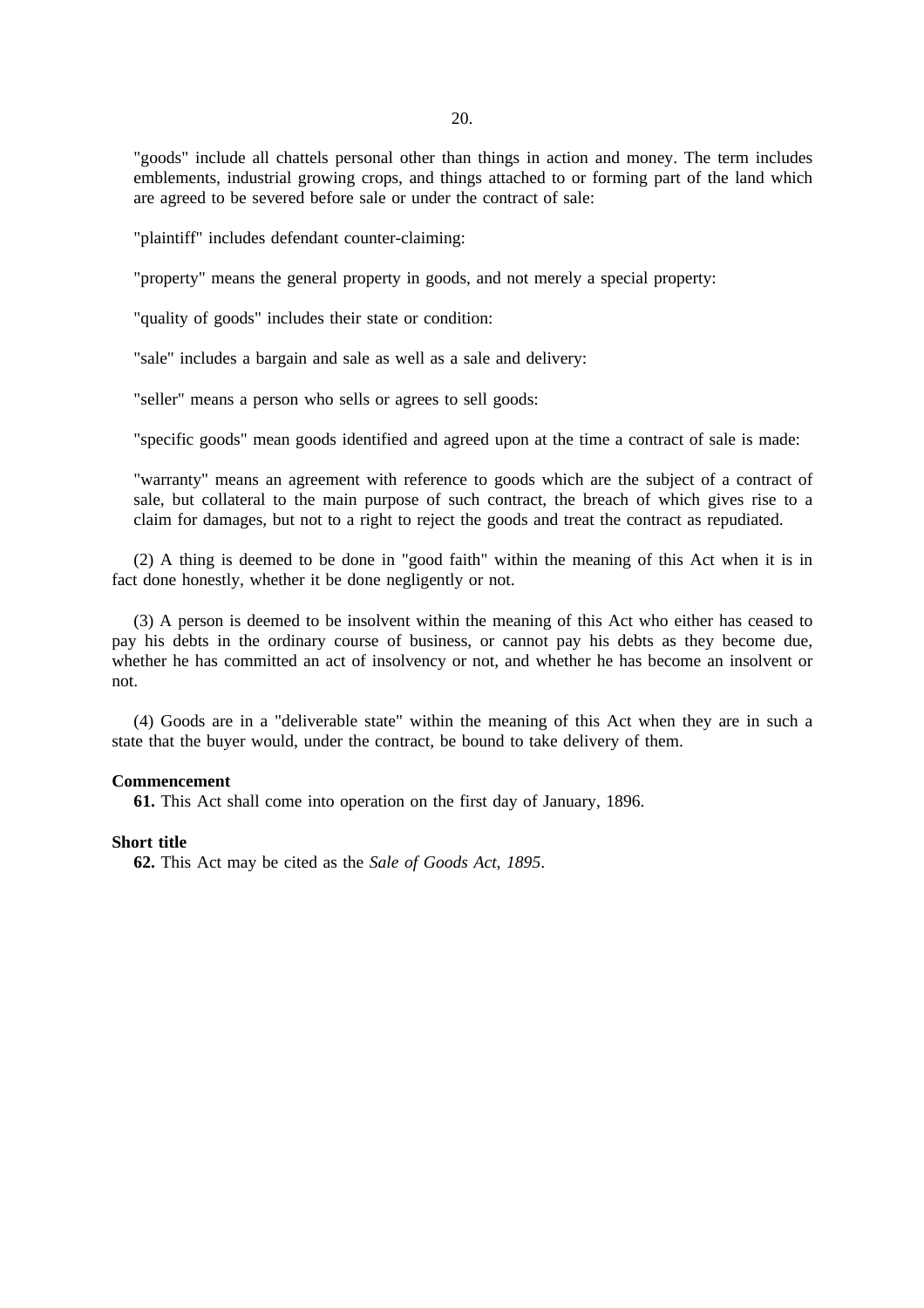# THE SCHEDULE

This schedule is to be read as referring to the revised edition of the Statutes prepared under the direction of the Statute Law Committee.

## ENACTMENTS REFERRED TO

| Session and Chapter      | Title of Act                                                                                                                                    |
|--------------------------|-------------------------------------------------------------------------------------------------------------------------------------------------|
|                          | 1 Jac. 1, c. 21   An Act against Brokers. The whole Act.                                                                                        |
|                          | 29 Cha. 2, c. 3    An Act for the prevention of Frauds and Perjuries. In part; that is to say, sections 15<br>and $16.*$                        |
| 9 Geo. 4, c. 14 $\ldots$ | An Act for rendering a Written Memorandum necessary to the validity of certain<br>Promises and Engagements. In part; that is to say, section 7. |

\* Commonly cited as sections 16 and 17.